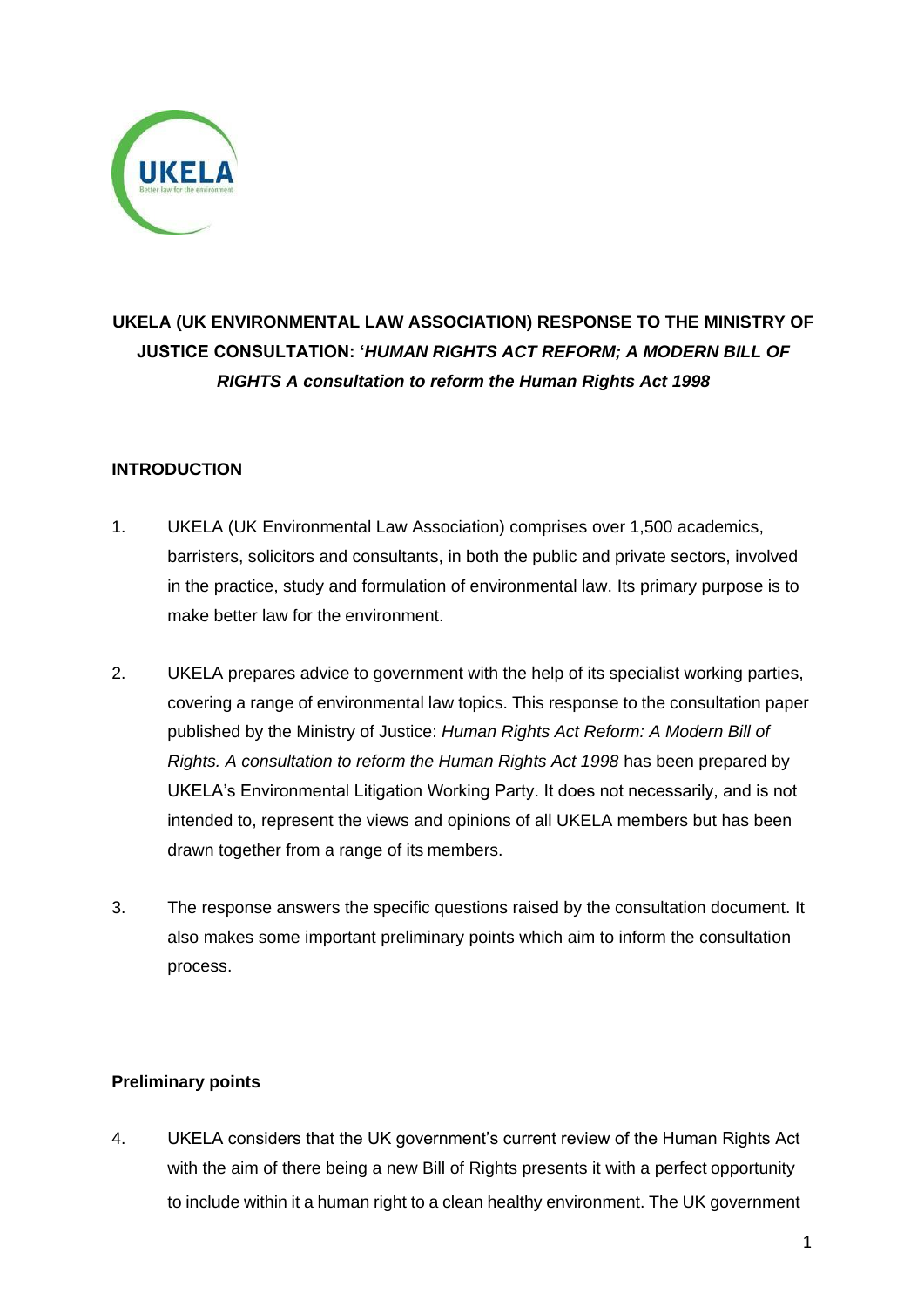has positioned itself as a world leader in climate protection with the UK Climate Change Act being one of the first climate protection pieces of legislation globally. Not only would the new right add another tool that could be used in the fight against environmental degradation and climate change (which are both intrinsically linked) but a new right to a clean healthy and sustainable environment would place the UK government as one of the world leaders in this area.

- 5. The link between environmental degradation, climate change and violation of human rights is not in dispute and indeed was recognised as long ago as 1968 by the United Nations when it was acknowledged that human activities were accelerating the degradation of the environment which was having a consequent impact of "enjoyment of human rights". Over the past 50 years there has been a growing and wider acknowledgement. The Stockholm Declaration in 1972 through Klaus Toeper UN 2001, "Human rights cannot be secured in a degraded or polluted environment"
- 6. The Paris Agreement provides in its preamble that States should respect, promote and consider their respective obligations on human rights in taking action to address climate change' and on 8 October 2021 the Human Rights Council acknowledged that there should be a new right to environment. The Scottish government has appointed a National Taskforce for Human Rights and its leadership Report highlights the advantages in other countries where there has been recognition of a human right to a healthy environment. Some of the advantages have found to be
	- "a raising of awareness that human right norms require protection of the environment and highlights that environmental protection is on the same level of importance as other human interests that are fundamental to human dignity equality and freedom"
	- "raised the profile and importance of environmental protection and provided a basis for the enactment of stronger environmental laws".
- 7. It is not only Scotland that are making progress in this area, but European countries, Canada and the United States are also taking steps.
- 8. UKELA submits that it is important that the right to a clean, healthy and sustainable environment is formulated within a legal framework such as a new Bill of Human Rights. Not only will the right solidify general environmental interests and the rule of law in the UK, but it will also strengthen the protection of other human rights. On this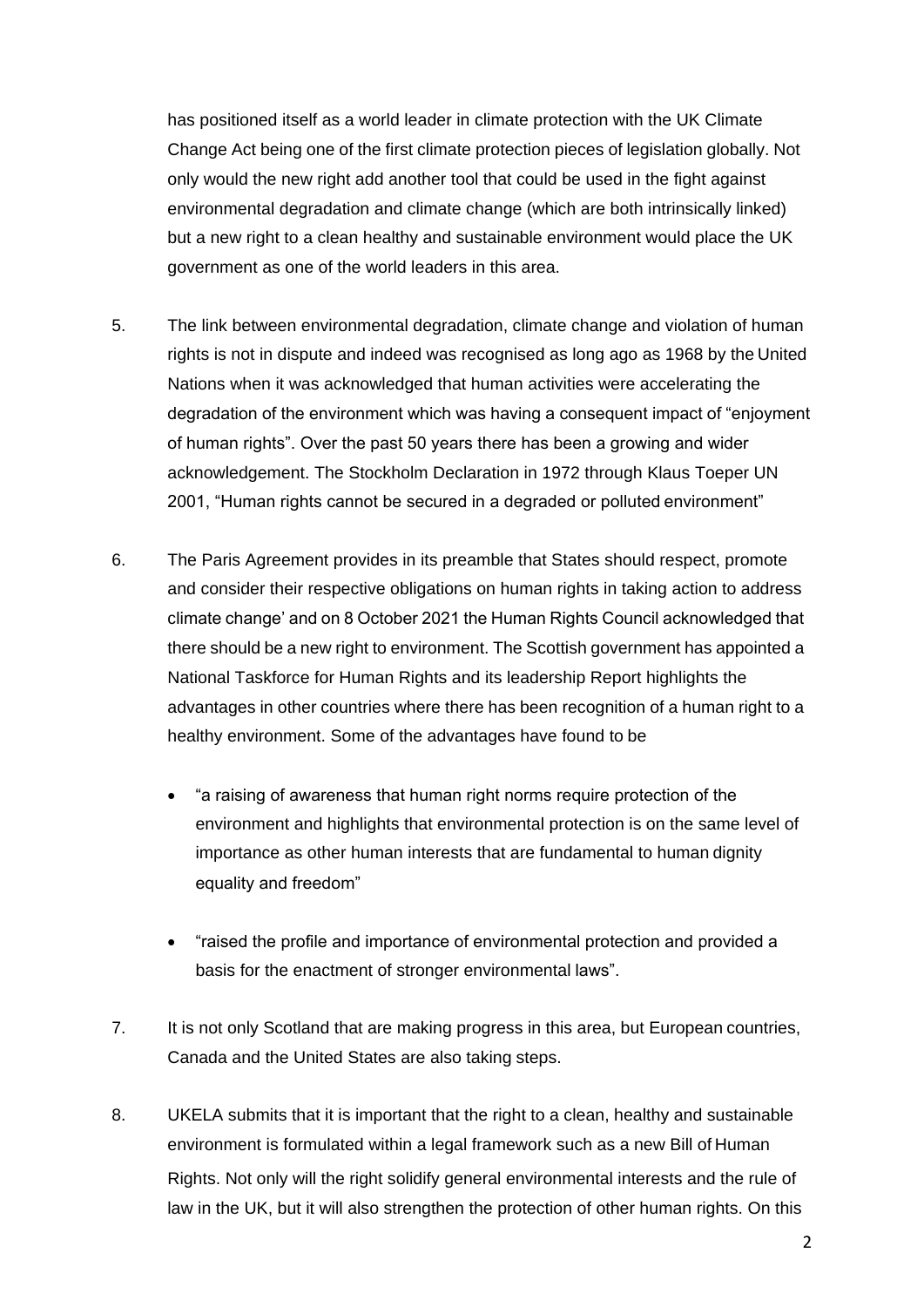point, in 2018, the UN Special Rapporteur on Human Rights and the Environment outlined that the right is crucial for the realisation of other accepted rights such as the right to life and this position was reflected in UN Human Rights Council Resolution 48/13.

9. It is important that the right to a clean healthy and sustainable environment is formulated within a legal framework such as a new Bill of Human Rights and it is submitted that the obligations and duties on the UK government and other relevant state actors would not need to diverge from existing obligations and duties such as the various duties placed on the Secretary of State in the Environment Act. In fact, by incorporating it into the Bill of Rights, domestic recognition of the right to a clean, healthy and sustainable environment will supplement the UK's existing environmental legal and policy frameworks in enforcing environmental protection, addressing the impacts of climate change and preventing environmental degradation and its threats to human life and well-being.

#### **REPLY TO SPECIFIC QUESTIONS**

**Q1. We believe that the domestic courts should be able to draw on a wide range of law when reaching decisions on human rights issues. We would welcome your thoughts on the illustrative draft clauses found after paragraph 4 of Appendix 2, as a means of achieving this.**

- 10. UKELA agrees that the domestic courts should be able to draw on a wide range of law when reaching decisions on human rights.
- 11. However there is current provision contained in Section 2 of the Act which provides for this. Section 2 allows domestic courts to 'take into account' any decision of the ECtHR or Committee of Ministers in so far as they are relevant. In addition whilst the courts are required to take all jurisprudence into account the court is not bound by it which leaves the court with a wide discretion and independence.
- 12. If Option 1 is implemented it is submitted it would have the effect of narrowing the interpretation and application of the Human Rights Act.
- 13. Option 1 would also have the potential to damage the UK internationally as well as being likely to impact upon the protection of human rights in both the UK and in Europe.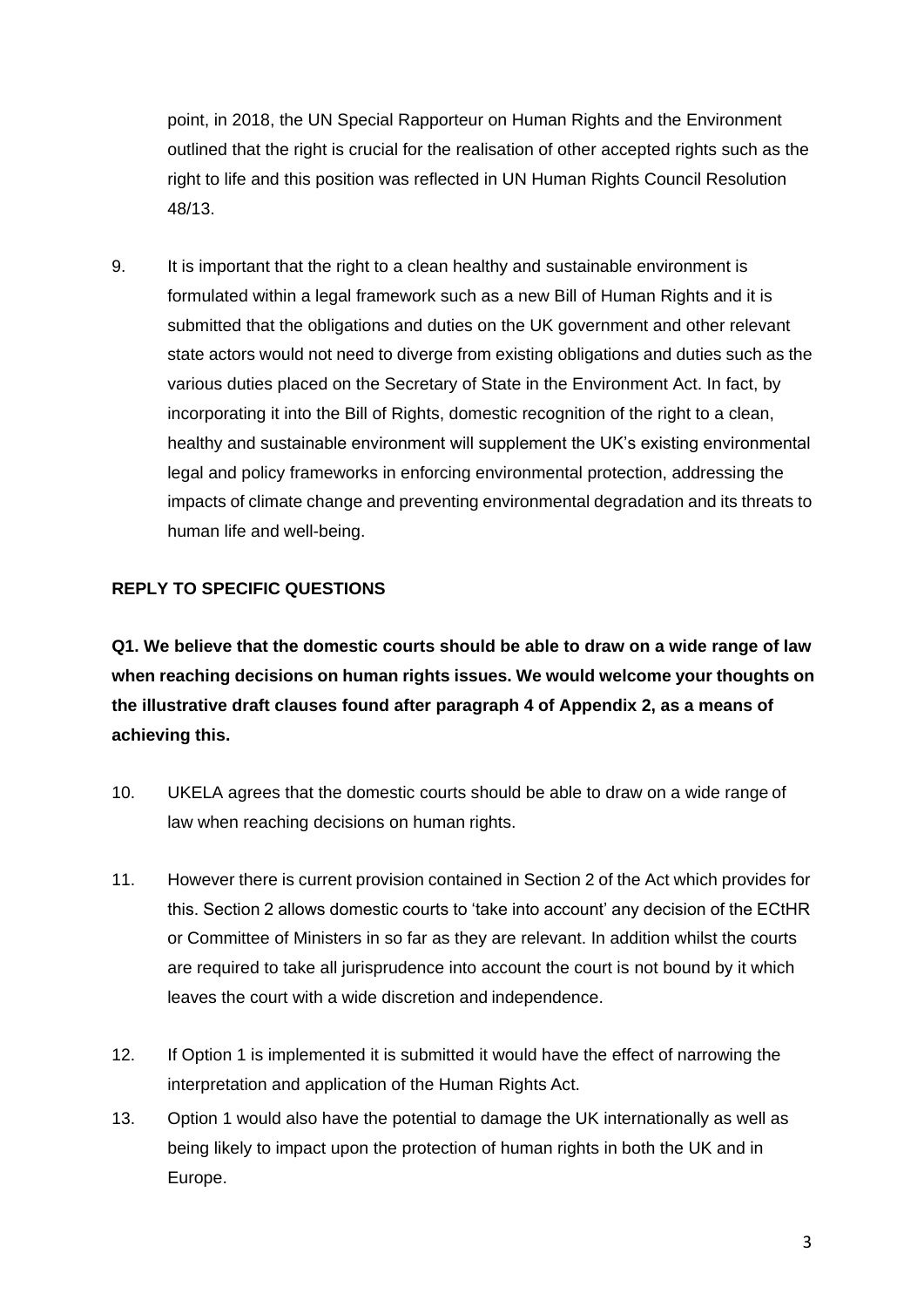- 14. UKELA submits that negative perceptions about human rights are not shared by the majority of the public and that the public support the existence of laws to protect human rights. In fact UKELA submits there is overwhelming public support for the existence of laws to protect human rights in the UK and to the specify rights enshrined in the HRA appears to suggest that courts do not *have* to follow previous judgments of the HRA or ECtHR but gives little clarity as to how to interpret these.
- 15. UKELA considers that Option 1 if implemented could impede on the Supreme Court's interpretation of Rights and Freedoms in relation to environmental rights due to the limited UK case law available. It could lead to different standards applying in the UK than in other countries who are parties of the ECHR and could leave UK victims of human rights abuses with less access to justice and fewer courses of redress.
- 16. Option 1 on p96 (Interpretation of Rights and Freedoms) may fit the development of environmental rights better (particularly if Art 1 from Option 2 is brought into it) as it enables the court to consider international law and judgements.
- 17. Option 2A (p98) seems to impart more flexibility for reading rights, particularly if a common law-style environmental right is developing independently from primary legislation
- 18. Option 1 on page 100 appears to fit better with environmental rights given the reduced constraint of Parliamentary sovereignty. Consideration of the interests of a democratic society make facilitate environmental decision-making better than that of the "public interest" consideration (the latter seems to be an ongoing thorn in the side of environmental litigation, allowing adjudication to veer towards economic interests.

**Q2. The Bill of Rights will make clear that the UK Supreme Court is the ultimate judicial arbiter of our laws in the implementation of human rights. How can the Bill of Rights best achieve this with greater certainty and authority than the current position?**

19. UKELA considers that there should be greater clarity on the role of the court in adjudicating environmental rights, specifically the right to a clean and healthy environment. The UK is currently in the minority in terms of recognising a constitutional right to a healthy environment, or at minimum incorporating an international right into its national framework. The UNEP (2019) noted that over 150 countries recognise environmental protection or the right to a healthy environment in their constitutions. This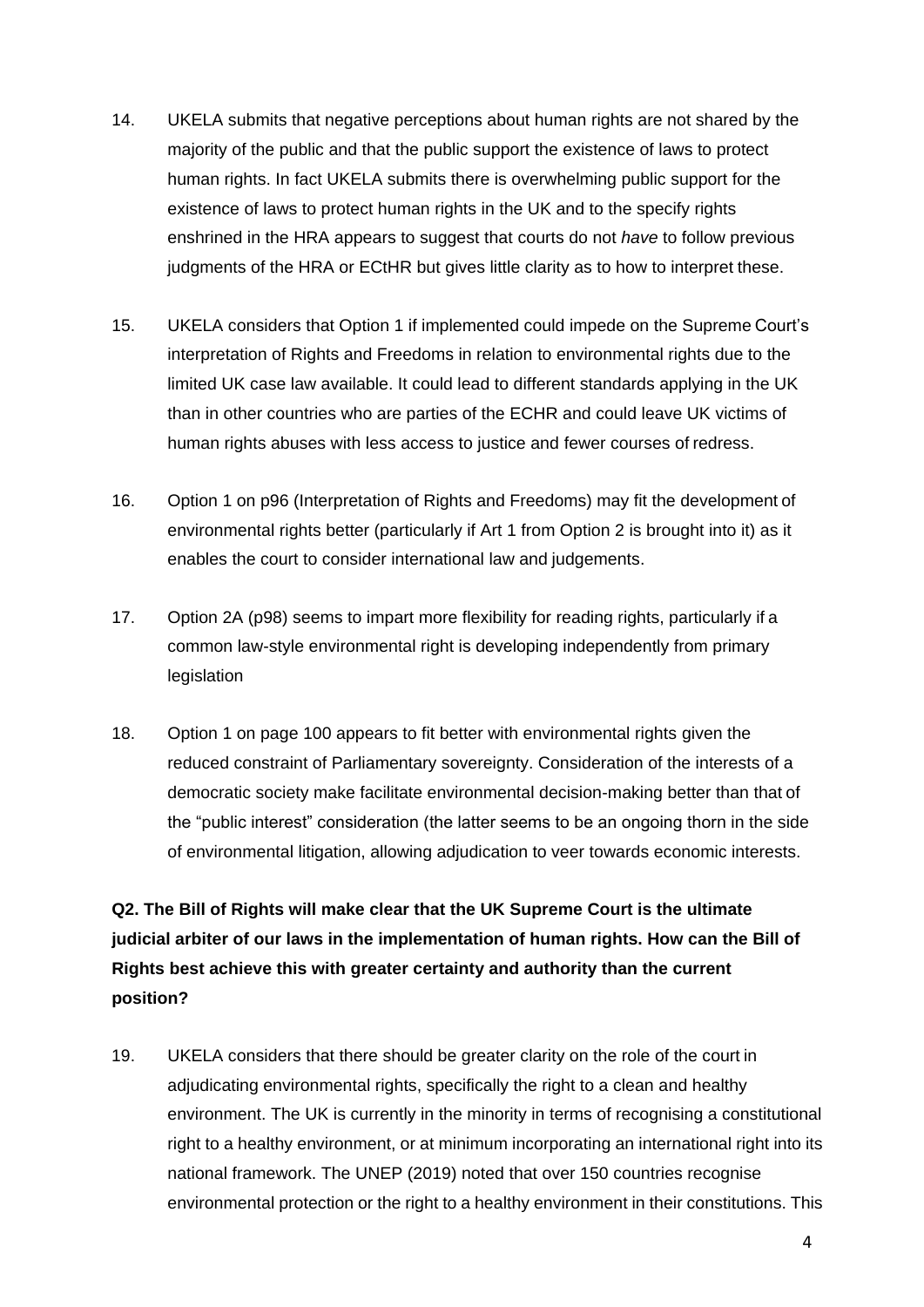number has only grown in the last few years and through 2022, with constitutional incorporation by Italy in February of this year. As such, clarification is necessary as to whether such a right is open to development through decision-making of the Supreme Court or through explicit recognition in the Bill of Rights.

20. If the Bill of Rights does not incorporate the above right (a position which is strongly discouraged from both a domestic and an international perspective), greater clarity is required for how the court will adjudicate on the right to a healthy environment and develop it through the common law, given the UK's international obligations and affirmative contribution to state practice on the right (i.e. the UK's vote in recognition of the right at the UN HR Council  $8<sup>th</sup>$  October 2021 Resolution 48/13, which encourages states 'To adopt policies for the enjoyment of the right to a clean, healthy and sustainable environment as appropriate, including with respect to biodiversity and ecosystems').

#### **Q3. Should the qualified right to jury trial be recognised in the Bill of Rights?**

21. UKELA does not have a view on a qualified right to jury to be recognised in a Bill of Rights.

# **Q4. How could the current position under section 12 of the Human Rights Act be amended to limit interference with the press and other publishers through injunctions or other relief?**

- 22. UKELA submits that Freedom of Expression must protect opposition to decisionmaking, laws or policies that are put forward by the UK government (particularly where they are harmful to the environment) and must incorporate the Aarhus principles re: access to information concerning the environment and public participation in decision-making as they are crucial to ensure effective environmental protection and uphold the right to a healthy and clean environment. As such, the public interest in receiving these materials and participating in protests should be protected and effective remedies must be provided for violations of the right to freedom of expression in relation to environmental matters
- 23. The above points are vital for the respect, protection and fulfilment of other human rights such as the right to life and the prohibition of discrimination. The right to a healthy environment is important for the enjoyment of other human rights and conversely, the exercise of human rights, including the procedural rights outline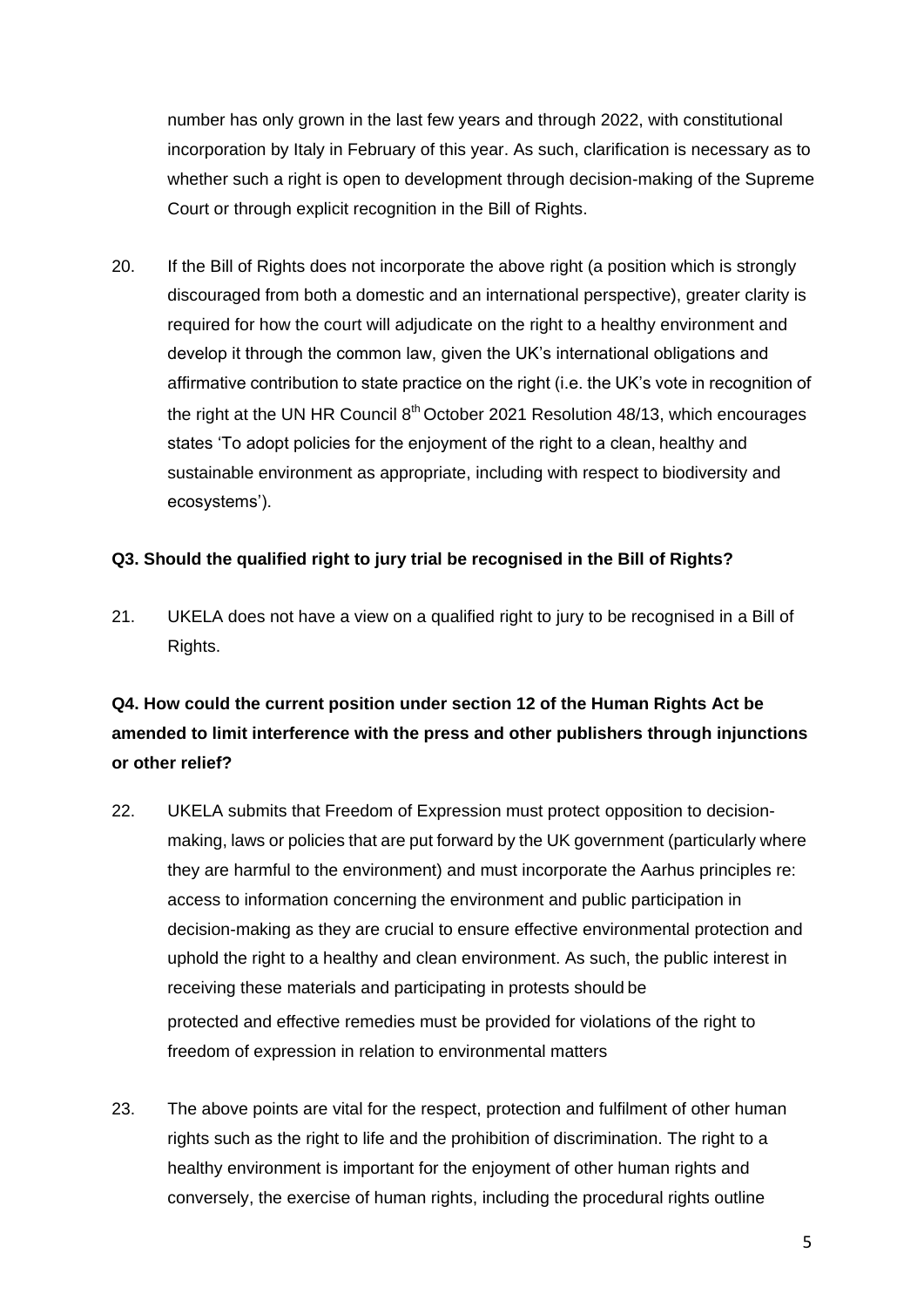above, are simultaneously crucial for securing a right to a healthy environment.

24. By way of background 'The Framework Principles on Human Rights and the Environment' outlines: "At the same time, the exercise of human rights, including rights to freedom of expression and association, to education and information, and to participation and effective remedies, is vital to the protection of the environment." (p6) "The obligations of States to respect and protect the rights to freedom of expression, association and peaceful assembly9 encompass the exercise of those rights in relation to environmental matters." (p9)

**Q5. The government is considering how it might confine the scope for interference with Article 10 to limited and exceptional circumstances, taking into account the considerations above. To this end, how could clearer guidance be given to the courts about the utmost importance attached to Article 10? What guidance could we derive from other international models for protecting freedom of speech?**

25. UKELA submits that domestic courts should receive clear guidance on the obligations of the state to protect freedom of expression, which extends to the protection of these rights in the adjudication of environmental matters. These obligations also extend to limiting interferences with the accurate reporting of environmental information, ensuring timely and cost-effective public access to environmental information and justifying restrictions on misinformation given the extent to which environmental and climate misinformation impact the public interest of a democratic society. Restrictions on the exercise of these rights should not be placed where they compromise these vital procedural rights. This extends to unjustifiably onerous restrictions on or blanket bans on environmental protests where the peaceful protestors have the right to express their views and opinions through public demonstration. For example, the Framework Principles on Human Rights and the Environment, provides (p9):

> "Blanket prohibitions on protests surrounding the operations of mining, forestry or other resource extraction companies are unjustifiable (see A/HRC/29/25, para. 22)….When violence occurs in an otherwise peaceful assembly or protest, States have a duty to distinguish between peaceful and non-peaceful demonstrators, take measures to de-escalate tensions and hold the violent individuals — not the organizers — to account for their actions. The potential for violence is not an excuse to interfere with or disperse otherwise peaceful assemblies (see A/HRC/29/25, §41)."

26. UKELA submits that the Bill of Rights should not unjustifiably restrict Article 10 rights, and 'limited and exceptional circumstances' should be clearly defined in relation to Article 10.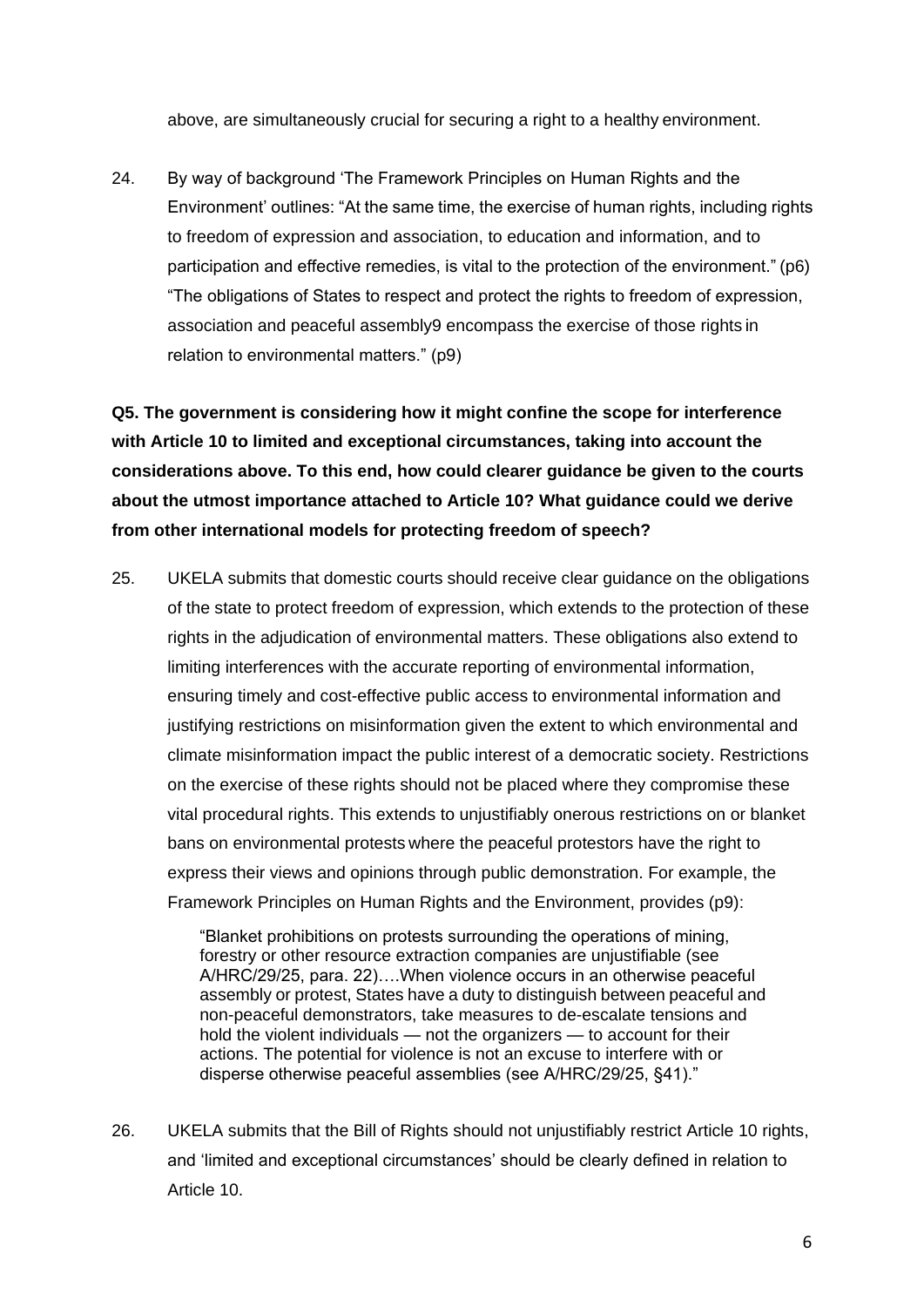# **Q6. What further steps could be taken in the Bill of Rights to provide stronger protection for journalists' sources?**

27. UKELA has no views on whether the Bill of Rights should provide stronger protection for journalists' sources

## **Q7. Are there any other steps that the Bill of Rights could take to strengthen the protection for freedom of expression?**

28. UKELA submits that other steps that the Bill of Rights could to strengthen the protection for freedom of expression, in so far as it applies to environmental rights, is to recognise/enumerate the right to a clean and healthy environment. The right to a clean and healthy environment is fundamental for the full enjoyment of all other human rights, including freedom of expression. In addition recognising that respect for freedom of expression applies to environmental matters contributes to a shared societal dialogue on environmental protect and consequently, supports the fulfilment of a right to a healthy environment.

**Q8. Do you consider that a condition that individuals must have suffered a 'significant disadvantage' to bring a claim under the Bill of Rights, as part of a permission stage for such claims, would be an effective way of making sure that courts focus on genuine human rights matters? Please provide reasons.**

29. UKELA does not consider that the condition would be an effective way of ensuring that the courts focus is on genuine human rights. Introducing an additional permission stage where claimants have to demonstrate that they have experienced 'significant disadvantage' is a high burden and will only serve as an unnecessary barrier to access to justice. The Act already provides that a claimant can only a bring a claim if the claimant is the 'victim' of a human rights breach. In addition there is already in existence a permission stage in the High Court which has the effect of screening out unmeritorious cases. Claimants should be able to seek to resolve an injustice through the courts without such a test applying.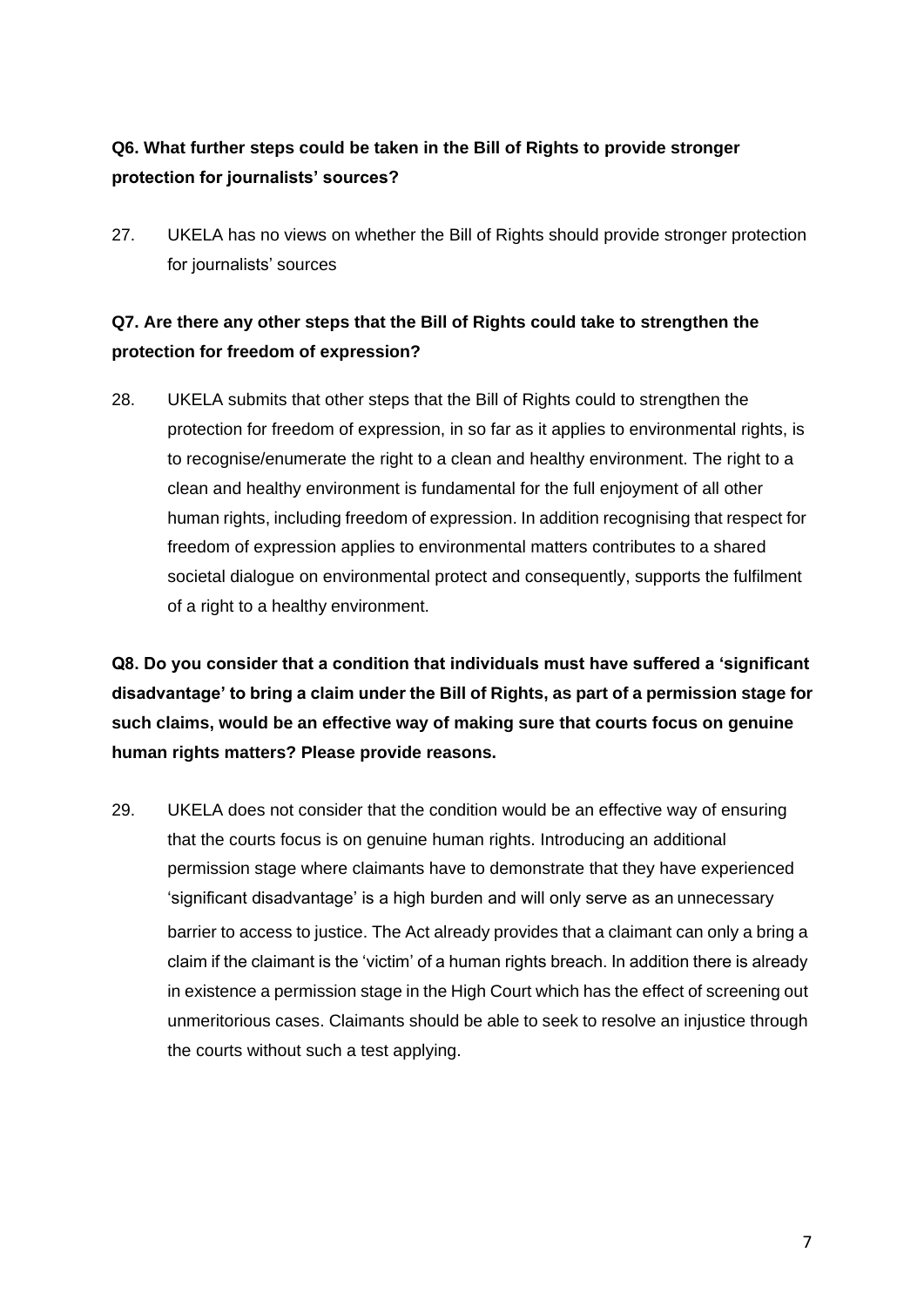**Q9. Should the permission stage include an 'overriding public importance' second limb for exceptional cases that fail to meet the 'significant disadvantage' threshold, but where there is a highly compelling reason for the case to be heard nonetheless? Please provide reasons.**

30. UKELA submits that this would depend upon the UK government's interpretation of 'overriding public importance' which is unclear from the Consultation document. Whilst this additional requirement may be of benefit to environmental public interest litigation it could also serve as an unnecessary barrier to access to justice and prevent those who have experienced valid violations of their environmental rights, including (but not limited to) the right to a clean and healthy environment, from upholding their rights in court. Overriding public importance encompasses environmental matters that impact both individuals, communities and wider British society, and this term needs to be defined broadly to accommodate this fact.

### **Q.10 How else could the government best ensure that the courts can focus on genuine human rights abuses?**

- 31. UKELA submits that defining 'genuine' and "serious" generously/expansively need not be restricted to the most severe of cases as human (and environmental) rights abuses are systemic and happen at all levels. The aim of this should be to restrict legitimately frivolous cases without deterring those who are experiencing actual or risk of actual human rights violations. Any standards and procedures established in this respect must be non-discriminatory.
- 32. The key issue here is that the infringement of a right to a healthy environment cannot be pursued through private law, particularly when there are public infrastructural projects, decision-making and inaction involved. Therefore, the proposal to require claimants to pursue other claims is overtly narrow and may exclude genuine claimants who are experiencing environmental harm that directly impacts their human rights.

**Q11. How can the Bill of Rights address the imposition and expansion of positive obligations to prevent public service priorities from being impacted by costly human rights litigation? Please provide reasons.**

33. UKELA submits that the government has not provided evidence to support its assertion that public service authorities are being impacted by costly human rights litigation due to the imposition and expansion of positive obligations. However, UKELA considers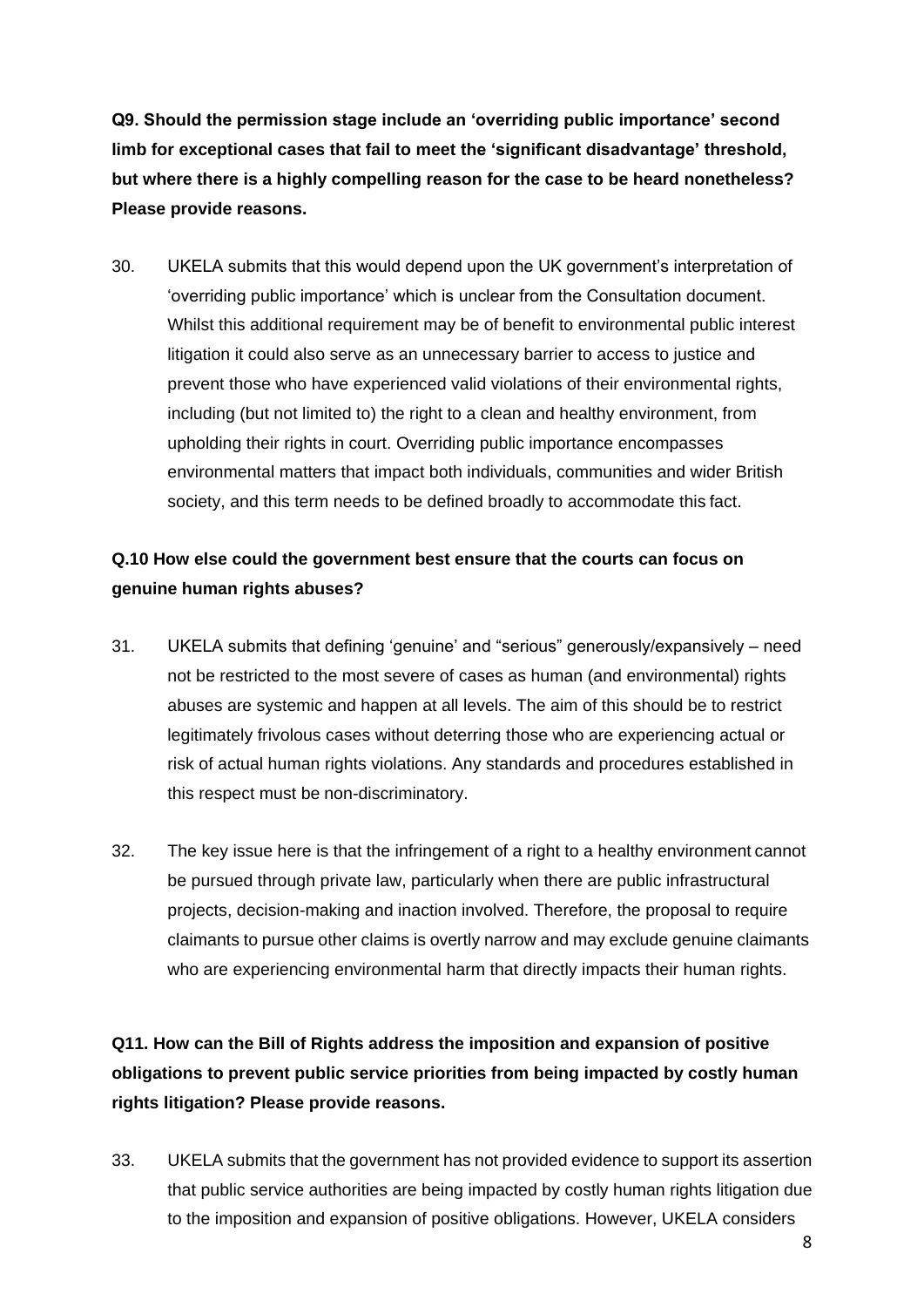that the development by the UK government of clear, sufficient and unambiguous standards and procedures that respect, protect and fulfil the right to a healthy environment would if this was indeed an issue of concern solve this so that positive obligations do not need to be developed through the courts.

**Q12. We would welcome your views on the options for Section 3 in the Consultation document. Option 1: Repeal section 3 and do not replace it. Option 2: Repeal section 3 and replace it with a provision that where there is ambiguity, legislation should be construed compatibly with the rights in the Bill of Rights, but only where such interpretation can be done in a manner that is consistent with the wording and overriding purpose of the legislation. We would welcome comments on the above options, and the illustrative clauses in Appendix 2.**

34. UKELA submits that the UK government should not repeal Section 3 unless it intends to replace with an amended provision (a view that the consultation document notes aligns with the IHRAR Panel). The UK government would already be in direct violation of the common law presumption that Parliament does not intend to act in breach of international law by failing to recognise the right to a healthy environment (given it has assented to its recognition at the UN HR Council, contributing to state practice on the matter in absence of binding treaty obligations). If Section 3 were to be repealed it could mean that the power to interpret legislation could be restricted. Currently if a non-absolute right must be restricted that restriction must be proportionate or least restrictive. It appears that the UK government is suggesting that law makers cannot balance individual rights with the wider public interest and want to place further weight on the view of Parliament. This may reduce the importance of proportionality.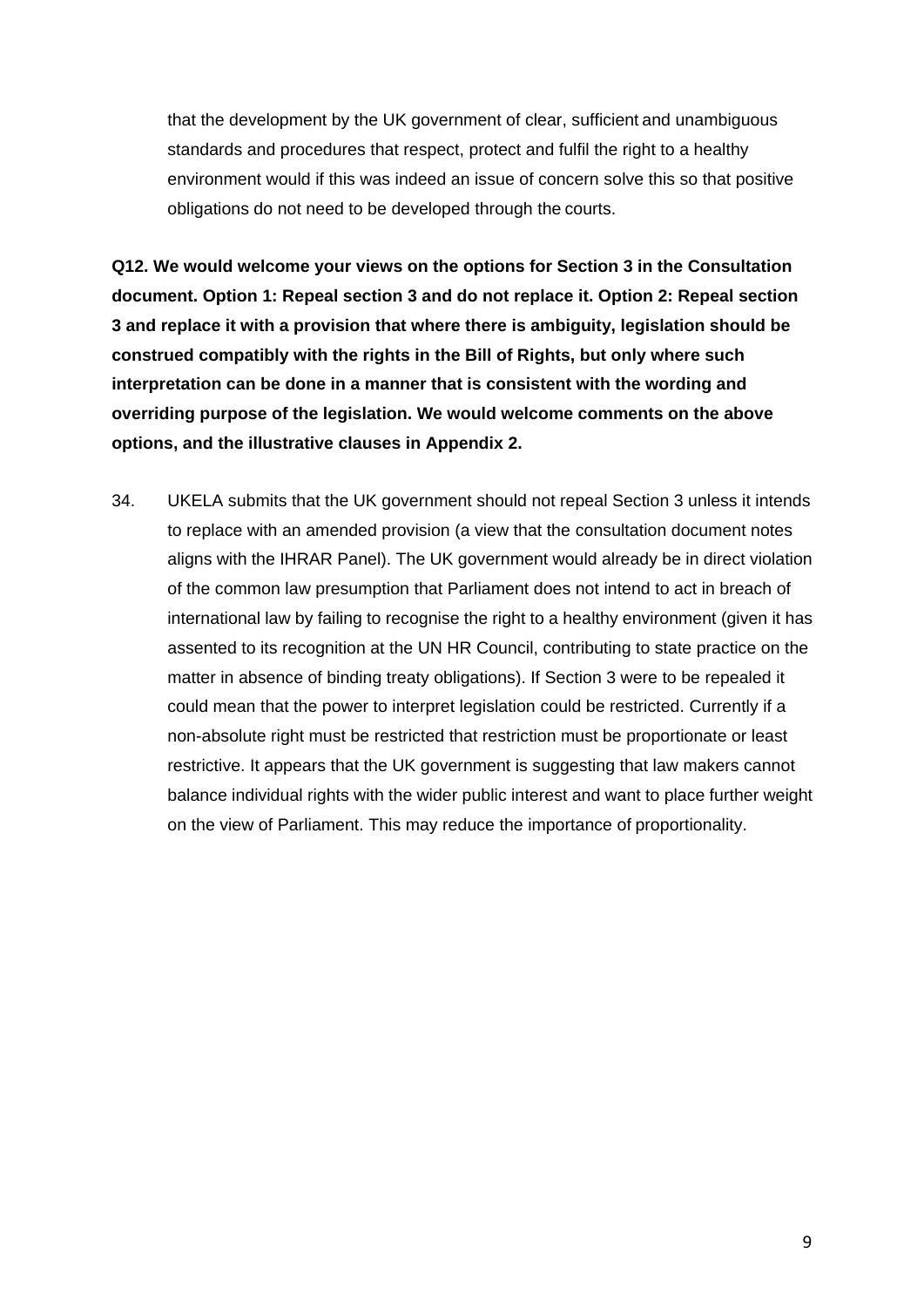## **Q13. How could Parliament's role in engaging with, and scrutinising, section 3 judgments be enhanced?**

35. UKELA considers that clarification is required in relation to how Parliament is meant to engage with these judgements. It is unlikely that a Section 3 judgement will be delivered without strong consideration of how Parliament has drafted the legislation. As such, Parliament should be seriously considering how it will proceed when a Section 3 judgement is delivered, giving weight to the court's role in ensuring the separation of powers, its decision-making and the (environmental) rule of law, all of which are long-recognised to be necessary for ensuring a democratic society and protecting the public interest

## **Q14. Should a new database be created to record all judgments that rely on section 3 in interpreting legislation? Please provide reasons.**

36. UKELA considers that there is no evidence to support the justification of additional burdens being placed on UK taxpayers for a new database to be created to record all Judgements that rely on Section 3 in interpreting legislation. The Government's own publication 'Responding to Human Rights Judgements' noted that only 44 Declarations of Incompatibility have been made between the Human Rights Act entry force in 2000 to July 2021.

# **Q15. Should the courts be able to make a declaration of incompatibility for all secondary legislation, as they can currently do for Acts of Parliament?**

37. Yes. UKELA agrees that for the purposes of adjudication of environmental rights given the Government's reliance on environmental policy and a 'softer' regulatory regime under the Environment Act 2021 and the Agriculture Act 2020. Accordingly, UKELA submits that declarations of incompatibility must extent to secondary legislation to ensure constructive alignment with the obligations relating to the right to a healthy and clean environment.

**Q16. Should the proposals for suspended and prospective quashing orders put forward in the Judicial Review and Courts Bill be extended to all proceedings under the Bill of Rights where subordinate legislation is found to be incompatible with the Convention rights? Please provide reasons:**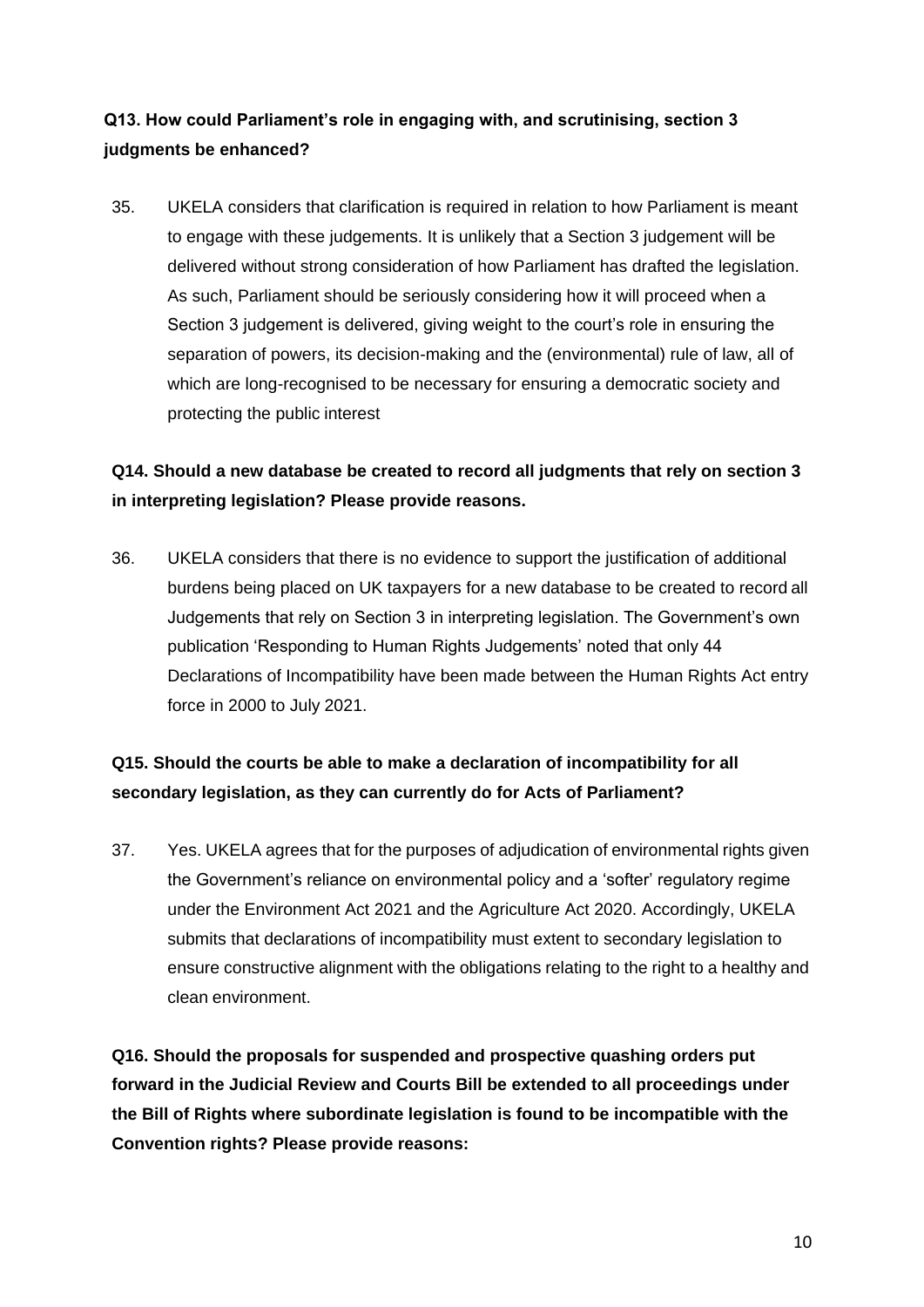38. UKELA does not agree that the proposals for suspended and prospective quashing orders put forward in the Judicial Review and Courts Bill should be extended to all proceedings under the Bill of Rights where subordinate legislation is found to be incompatible with the Convention Rights.

**Q17. Should the Bill of Rights contain a remedial order power? In particular should it be:**

**a) similar to that contained in section 10 of the Human Rights Act;**

**b) similar to that in the Human Rights Act, but not able to be used to amend the Bill of Rights itself;**

**c) limited only to remedial orders made under the 'urgent' procedure; or**

**d) abolished altogether?** 

### **Please explain your reasons:**

39. UKELA considers that retaining the power in Section 10 given only 11 have been made so far under the Act or the IHRAR that the UK government's recommendation of Option B would be the best option.

# **Q18. We would welcome your views on how you consider section 19 is operating in practice, and whether there is a case for change.**

- 40. UKELA considers that statements of compatibility made in Parliament are a subjective task (regardless of political leaning), given the prevalence of Parliamentary Privilege and the rules outlined in *Pickin v British Railways Board* [1974] AC 765. In relation to environmental matters, and upholding the right to a healthy and clean environment, it appears statements of compatibility have little relevance – e.g. Environment Act 2021 and Agriculture Act 2020 may indeed be incompatible for the right to a healthy environment as the right is non-existence in UK law.
- 41. For this reason, UKELA submits that the test in Section 19 can be improved in relation to environmental rights and protection through a) the recognition of a right to a healthy environment and b) by strengthening the minister's positive obligations to make the statement in good faith and on the basis of accepted human rights including environmental standards. Environmental standards can be effective in ensuring environmental improvements and can be formulated to be flexible enough to ensure conformity across the devolved nations (Principle 11 of the Framework Principles United Nations 2018).
- 42. Furthermore, the test should be revised to ensure a minister cannot make a statement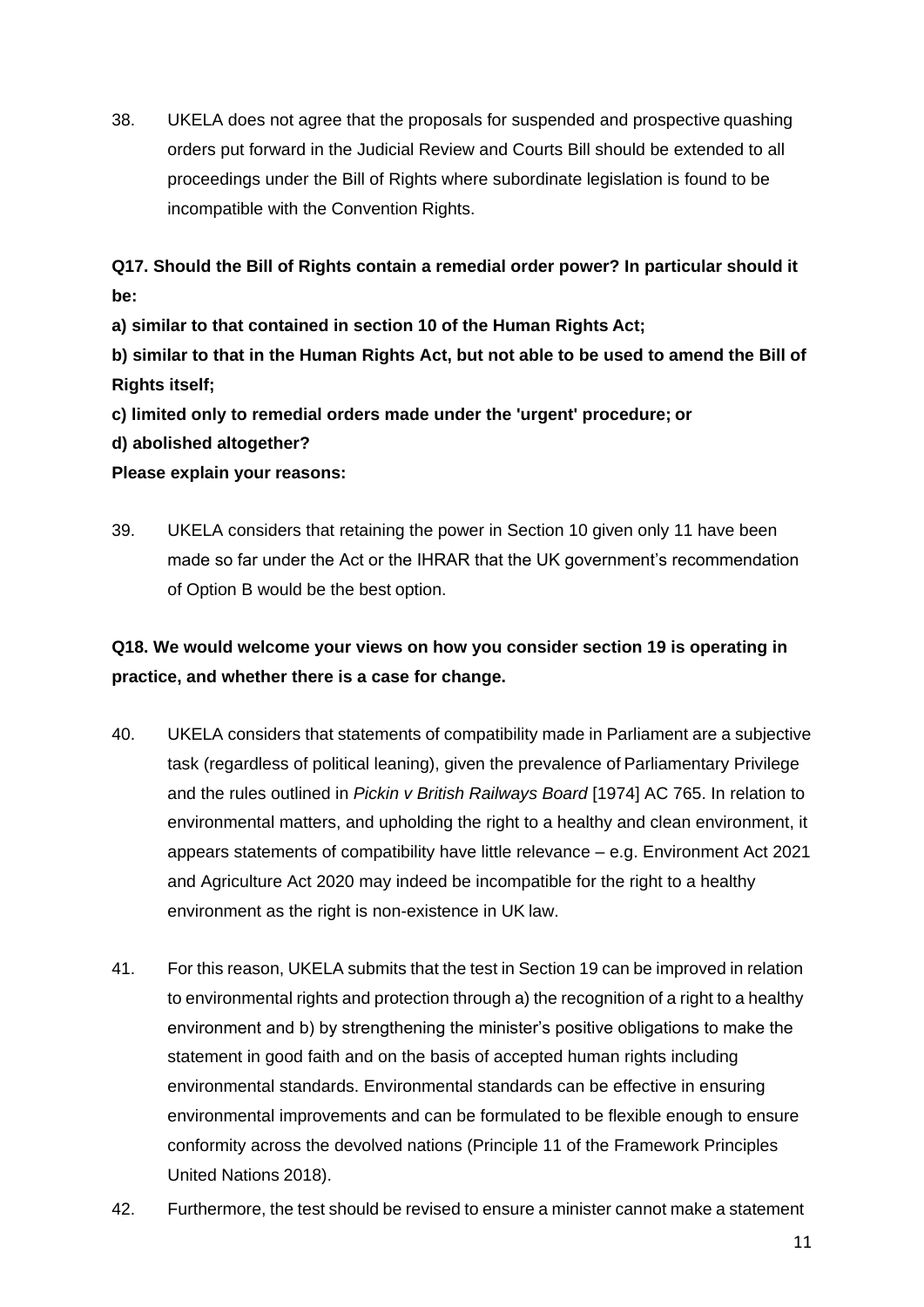"to the effect that although he is unable to make a statement of compatibility the government nevertheless wishes the House to proceed with the Bill". UKELA considers this is a concern for the rule of law and separation of powers, both in relation to environmental issues and otherwise. Removal or revision of this aspect of the Section 19 test will ensure that the balance of powers will be maintained (given the Bill of Rights is an expression of Parliamentary supremacy – as opposed to direct rule by a Government of any political leaning).

# **Q19. How can the Bill of Rights best reflect the different interests, histories and legal traditions of all parts of the UK, while retaining the key principles that underlie a Bill of Rights for the whole UK?**

- 43. UKELA considers that this is an opportunity to allow for input from devolved nations on the right to a healthy environment. Scotland's National Taskforce for Human Rights: Leadership Report (2021) recommends the incorporation of several economic, social and cultural rights, including the right to a healthy environment. This approach contradicts the view within the Bill of Rights consultation document and points to potential future tensions in relation to environmental rights legal and governance systems between the UK approach and that of the devolved nations. For example, expanded rights in Scotland such as the right to a healthy environment (if granted legal recognition) may be affected by matters under reserved control. In effect the Consultation paper as a whole is inconsistent in how fully it considers the devolution aspects of the proposals made. That a consultation paper of such length and detail can be prepared without thorough consideration of the impact on devolved responsibilities is a failing and falls far short of satisfying the Principles for Intergovernmental Relations set out in the Review of Intergovernmental Relations published in January 2022.
- 44. UKELA submits that the Bill of Rights should adopt an equitable, harmonised approach with the devolved nations and incorporate economic, social and cultural rights (including the right to a healthy environment) to ensure alignment with the Principles for Intergovernmental Relations and reduce potential tensions in relation to variations within systems of human rights, legal and environmental governance.
- 45. Variation in proceedings and remedies are also a relevant question for the adjudication of UK-wide environmental rights.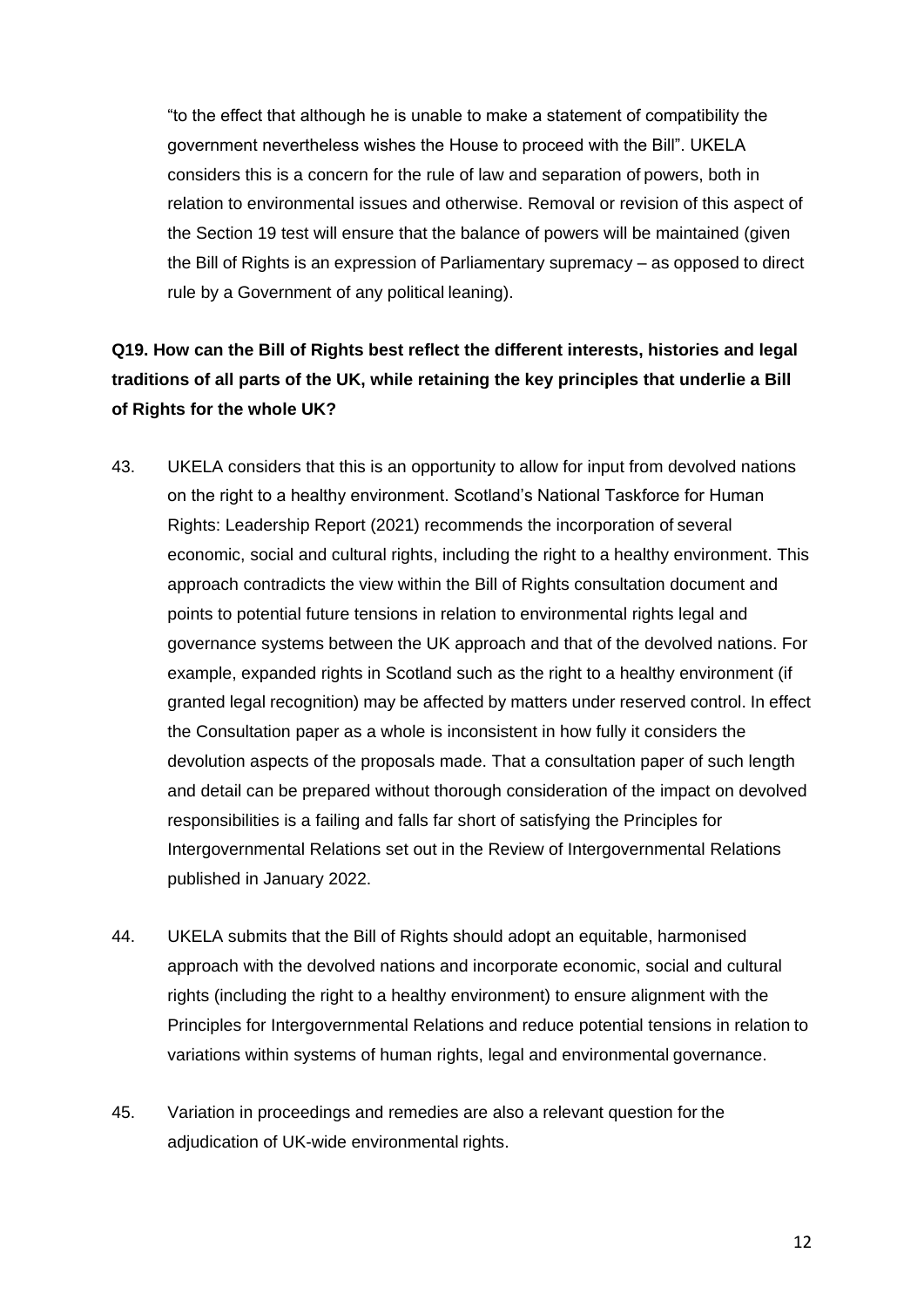**Q20. Should the existing definition of public authorities be maintained, or can more certainty be provided as to which bodies or functions are covered? Please provide reasons.**

- 46. UKELA submits that the existing definition of public authorities as defined in the Act should remain. However, for the purposes of environmental rights the definition should be extended to include private bodies who are contracted by public authorities and whose role is central to the maintenance of natural capital and ecosystem services that are contracted by public authorities. For example, the intentional, negligent or reckless discharge of waste and sewage water into rivers, oceans, etc. is a major issue (in respect of environmental pollution, crime and human rights generally) that will require water and waste companies to be held to account for breaching right to a healthy environment.
- 47. UKELA further submits that the UK government should for the purposes of an environmental right give serious consideration to extending the obligation to protect human rights to non-state actors such as business enterprises. As part of his work on the "Protect Respect & Remedy Framework" Special Representative to the United Nations John Ruggie found that one third of cases alleging corporate related environmental degradation had affected human rights. The 2018 Report (A/HRC/37/59) of the Special Rapporteur on Human Rights and the Environment also highlights the importance of state-driven regulation in effectively enforcing environmental standards against both public and private actors and the obligations of the latter. Framework Principle 12 of this report outlines the role the Guiding Principles on Business and Human Rights plays in this context:

"Businesses should comply with all applicable environmental laws, issue clear policy commitments to meet their responsibility to respect human rights through environmental protection, implement human rights due diligence processes (including human rights impact assessments) to identify, prevent, mitigate and account for how they address their environmental impacts on human rights, and enable the remediation of any adverse environmental human rights impacts they cause or to which they contribute."

**Q21. The government would like to give public authorities greater confidence to perform their functions within the bounds of human rights law. Which of the following replacement options for section 6(2) would you prefer? Please explain your reasons.**

- **Option 1: Provide that wherever public authorities are clearly giving effect to primary legislation, then they are not acting unlawfully; or**
- **Option 2: Retain the current exception, but in a way which mirrors the changes to**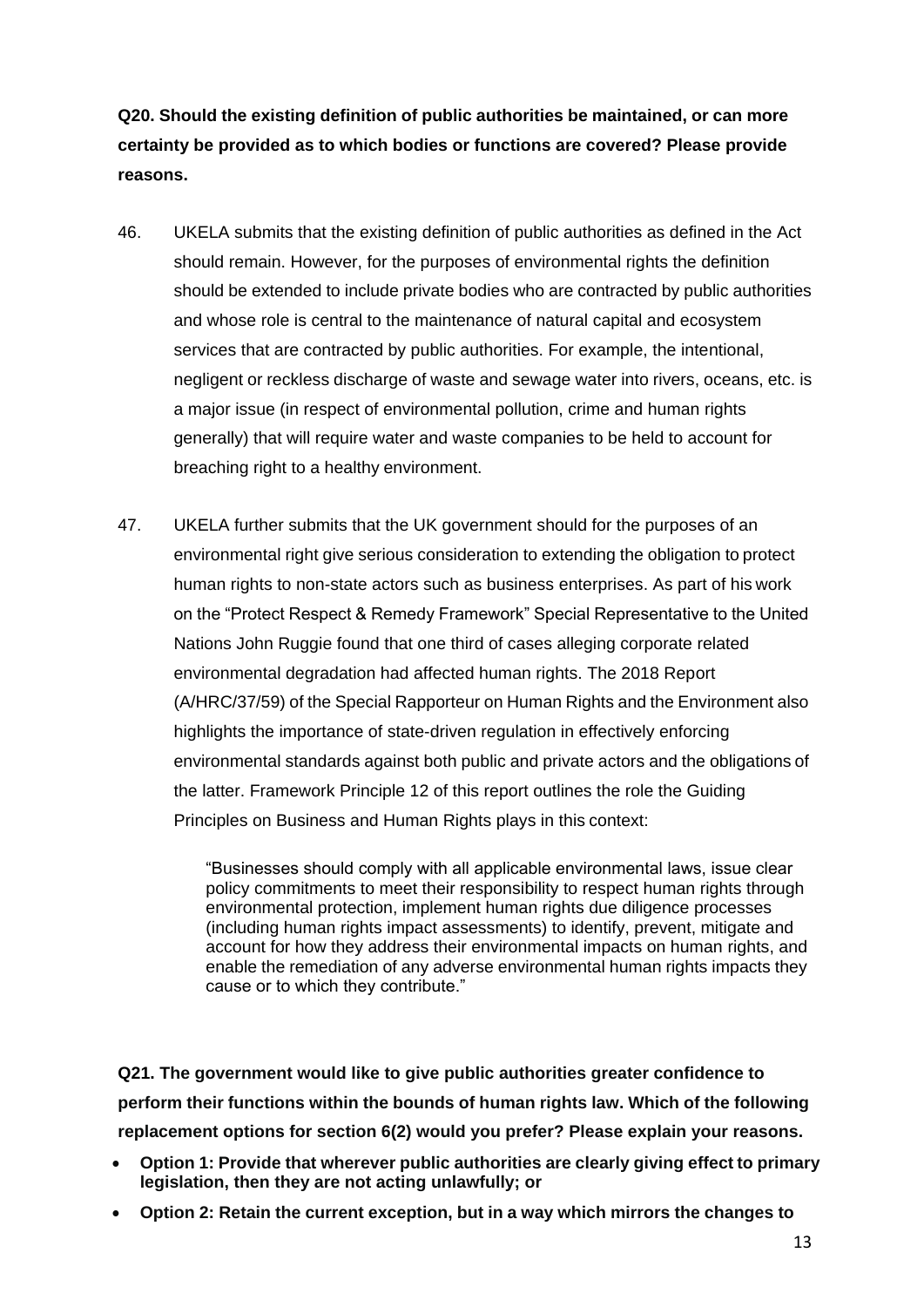#### **how legislation can be interpreted discussed above for section 3.**

- 48. UKELA queries the need to replace Section 6(2). There is no evidence presented that supports the assertion that public authorities are being restricted in carrying out their duties by human rights law.
- 49. Option 1. It is important to have a degree of flexibility which a hard line/blanket ban will effectively eliminate.
- 50. As such Option 2 to retain the current exception may be the best way forward to allow for flexibility based on the specific facts of the case – the will of Parliament is not always fully apparent/unambiguous and this needs to be taken into consideration for rights compliance.

**Q22. Given the above, we would welcome your views on the most appropriate approach for addressing the issue of extraterritorial jurisdiction, including the tension between the law of armed conflict and the Convention in relation to extraterritorial armed conflict.**

- 51. In relation to extraterritorial armed conflict UKELA submits that from an environmental perspective it is not in dispute that armed conflict impacts upon the environment and causes environmental degradation which in turn impacts on the ability to enjoy human rights. Armed conflict causes damage and degradation to the environment in many ways through for example bombardment of infrastructure, and habitats, pollution of air, ground and water and misuse of natural resources or through forced human population displacement. Therefore protecting the environment during armed conflict is essential in order to protect a right to a clean healthy environment.
- 52. From an international perspective there is recognition of the importance of the protection of the environment in armed conflicts which is reflected not only through several International Humanitarian Treaties (of which the UK government is a signatory) but more recently by the adoption of the first reading on  $6<sup>th</sup>$  June 2019 by the international community of the 28 draft principles by the UN International Law Commission (ILC) during its 2019 session (ILC Protection of the environment in relation to armed conflicts):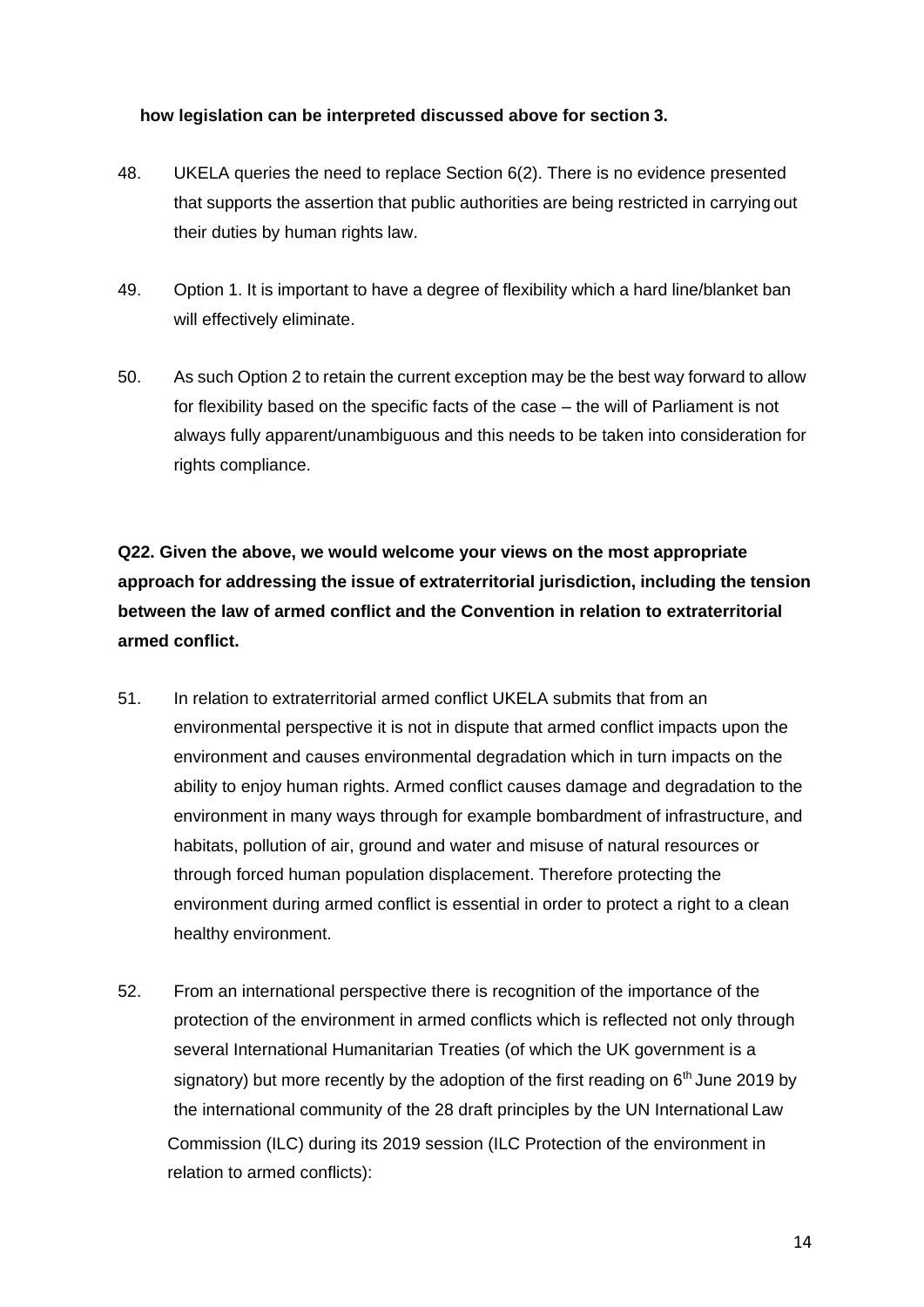- 53. UKELA also draws attention to the 1997 Additional Protocol I to the 1949 Geneva Convention Article 36 which provides that parties must assess new weapons and means or methods of warfare to determine whether in their employment, they would be prohibited by the Protocol or by any other applicable rule of international law. Whilst the rule is to protect people it could equally be applied to the protection of the environment. In addition Article 56 (1) of the Protocol and 1997 Additional Protocol II Article 15 has the effect of prohibiting attacks on work and installations containing dangerous forces which include dams, dykes and nuclear power plants although Article 56(2) does provide exceptions if these facilities are being used to support significant military operations.
- 54. The Statute of the International Criminal Court characterises a war crime attack that is launched in the knowledge that it will cause widespread and severe damage to the natural environment which would clearly be excessive in relation to concrete and direct overall military advantage anticipated (1998 Statute of the International Criminal Court, Art. 8(2)). This provision is also included within the 1997 Additional Protocol I Article 85(3) and (5).
- 55. Sanctions imposed as an alternative means to direct armed conflict can and do impact on human rights with the sanctions imposed on Iraq and its impact on the Iraqi people being a prime example (CESCR General Comment No 12 1999).
- 56. From an environmental rights perspective, the sanctions imposed on Iran it has been reported provide a good example of sanctions causing and certainly exacerbating many of Iran's environmental problems. For example the US government under President Barack Obama imposing penalties on countries selling petrol to Iran it is alleged resulted in Iran developing its own refining and producing of petrol which contained 10 times the level of contaminants in its petrol than the imported petrol and 800 times the international standard for sulphur in its diesel than the imported diesel significantly contributing to the increase in deadly air pollution.<sup>\*</sup>
- 57. If the UK government were to give recognition to the right to a healthy environment it presents it with the opportunity of enshrining within UK legislation some of the principles of International Law as referred to above thereby adding greater protection to the environment and to people in times of armed conflict.
- *58.* UKELA further submits that given the extraterritorial nature of climate change (and other environmental harms such as water, pollution and the impact on group rights it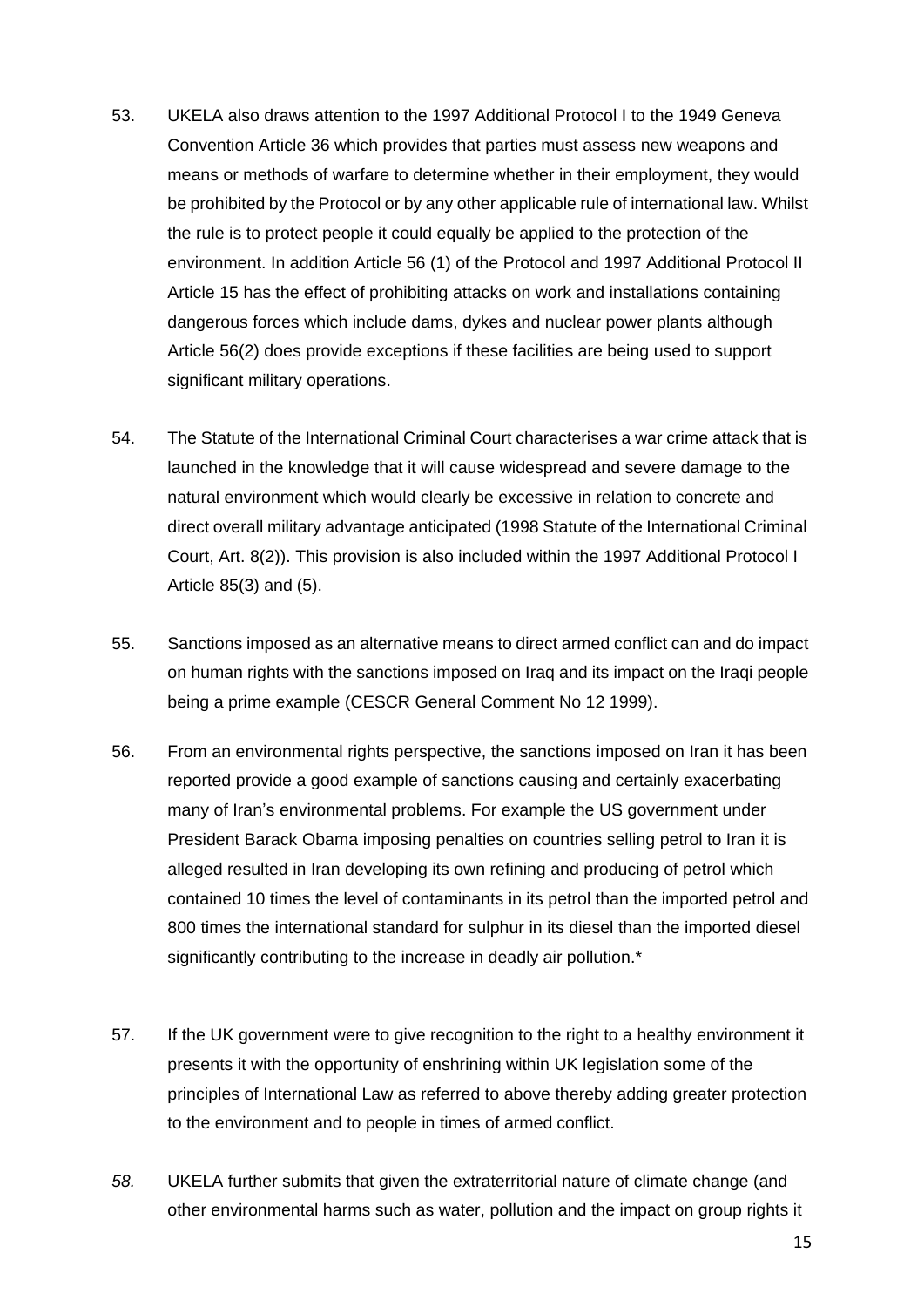also raises a potentially complex overlap with other areas of law, particularly in the field of business and human rights (see: *Lungowe and others v Vedanta Resources plc and Kokola Copper Mines plc* [2019] UKSC 20).

59. Extraterritorial jurisdiction will improve the attainment of a right to a healthy environment. The scope of this jurisdiction could be acknowledged through a requirement of a causal link/effective control etc.

**Q23. To what extent has the application of the principle of 'proportionality' given rise to problems, in practice, under the Human Rights Act?**

**We wish to provide more guidance to the courts on how to balance qualified and limited rights. Which of the below options do you believe is the best way to achieve this? Please provide reasons.**

**Option 1: Clarify that when the courts are deciding whether an interference with a qualified right is 'necessary' in a 'democratic society', legislation enacted by Parliament should be given great weight, in determining what is deemed to be 'necessary'.**

**Option 2: Require the courts to give great weight to the expressed view of Parliament, when assessing the public interest, for the purposes of determining the compatibility of legislation, or actions by public authorities in discharging their statutory or other duties, with any right.**

**We would welcome your views on the above options, and the draft clauses after paragraph 10 of Appendix 2.**

- 60. UKELA considers that proportionality is often weighed in the favour of "public interest" which can be construed as economic considerations (i.e. "sustainable" development). The case of *Hatton v UK* (2003) 37 EHRR. 28 is an example of this, where the court held that flights in and out of Heathrow were not in violation of Article 8 ECHR rights due to the UK Government exercising its margin of appreciation and strike a fair balance in the interests of the wider community (e.g. the economic development brought by Heathrow operating at full capacity). Although courts must inevitably engage a balancing act for qualified and limited rights and ensure decisions are proportional to intentions of Parliament, it is clear that there is a strong public interest in protecting the environment and mitigating climate change.
- 61. With this in mind, UKELA considers that the situation where a right to a healthy environment is incorporated as a qualified or limited right a proportionality test that fails to align with existing environmental standards/legislation and disproportionately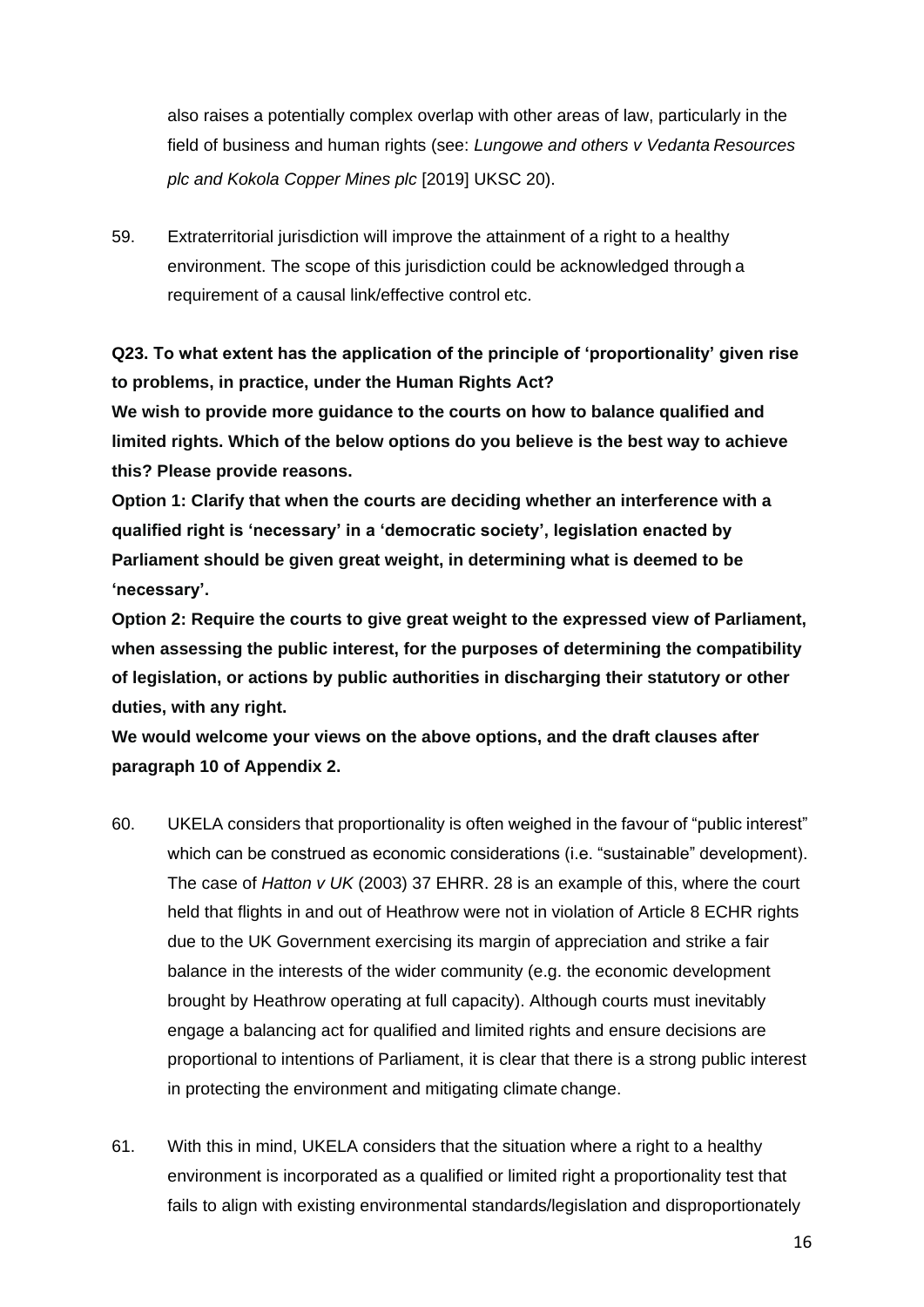favours economic development as the main "public interest" exception has the potential to sustain human and environmental rights violations, as opposed to control them.

- 62. If Option 1 is implemented and the court have to give 'great weight' to legislation enacted by Parliament it will limit the courts ability to deal with cases proportionately.
- 63. If Option 2 is implemented and courts have to give great weight to 'views' expressed by Parliament undermines the rule of law and the independence of the judiciary.

**Q24. How can we make sure deportations that are in the public interest are not frustrated by human rights claims? Which of the options, below, do you believe would be the best way to achieve this objective? Please provide reasons.**

**Option 1: Provide that certain rights in the Bill of Rights cannot prevent the deportation of a certain category of individual, for example, based on a certain threshold such as length of imprisonment;**

**Option 2: Provide that certain rights can only prevent deportation where provided for in a legislative scheme expressly designed to balance the strong public interest in deportation against such rights; and/or**

**Option 3: provide that a deportation decision cannot be overturned, unless it is obviously flawed, preventing the courts from substituting their view for that of the Secretary of State.**

- 64. UKELA submits that the Human Rights Act contains a number of qualified rights which are already subject to limitations which allows the qualified right to be over- ridden on the grounds of public interest in certain circumstances. Article 8 the right to private life is a good example "there shall be no interference with this right by a public authority except in accordance with the law and is necessary in a democratic society in the interests of national security, public safety or the economic well-being of the country for the prevention of disorder or crime.
- 65. There is therefore already in place provision to ensure that deportations that are in the public interest is not frustrated by human rights claims. To add any further weight to this is unnecessary and undermines the Human Rights framework.
- 66. Therefore UKELA rejects the proposals for Option 1, Option 2 and Option 3 and reiterates that the respect for "non-environmental" human rights is imperative for the attainment of a right to a healthy environment. This is because the human rights are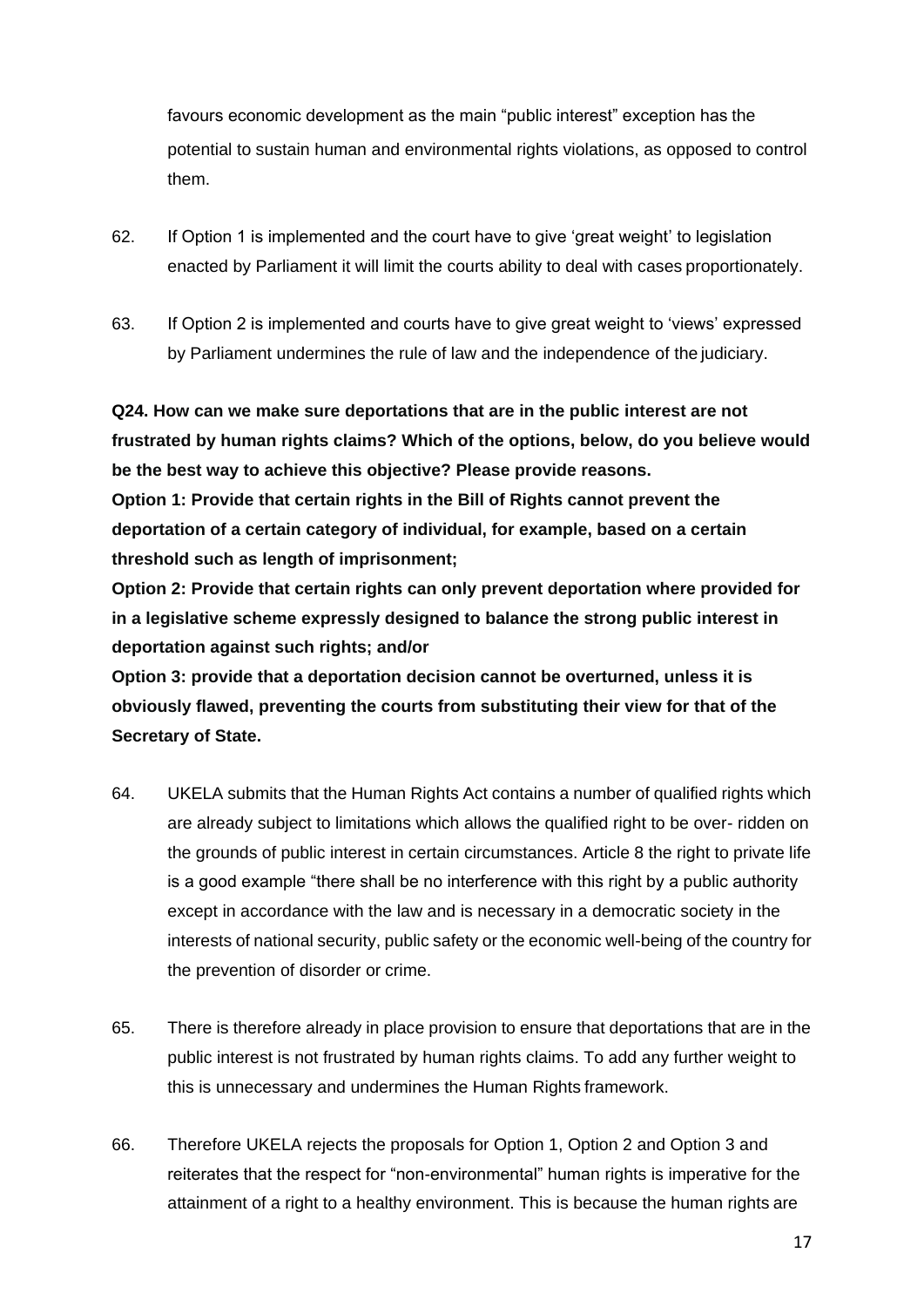interconnected and attempting to 'slice-off' one from another is artificial.

**Q25. While respecting our international obligations, how could we more effectively address, at both the domestic and international levels, the impediments arising from the Convention and the Human Rights Act to tackling the challenges posed by illegal and irregular migration?**

- 67. UKELA considers that "illegal" and "irregular" migration is going to inevitably increase as climate change worsens – people from other parts of the world particularly the southern hemisphere will need to migrate elsewhere due to the impacts of climaterelated changes. There is an international protection gap for these types of refugees but it needs to be clarified in the UK – particularly as it is relevant for the fulfilment of all other human rights and the right to a healthy environment at home and abroad
- 68. On a broader basis, there should be a level of protection for those who are making the crossing into the UK, including a codified obligation to respect international legal principles on this matter. The UK government should be working with its international partners to find solutions that respond to and address the migration issue rather than seeking to limit the impacts of "illegal" and "irregular" migration by curtailing "rights" through amendments to the Human Rights Act.

**Q26. We think the Bill of Rights could set out a number of factors in considering when damages are awarded and how much. These include:**

**a. the impact on the provision of public services;**

**b. the extent to which the statutory obligation had been discharged;**

**c. the extent of the breach; and**

**d. where the public authority was trying to give effect to the express provisions, or clear purpose, of legislation.**

**Which of the above considerations do you think should be included? Please provide reasons.**

69. UKELA considers from the environmental rights perspective where there has found to be a breach of a right as a result of environmental degradation that the level of damages awarded should not be influenced by the impact on the provision of public services, particularly where the way in which these services are provided are violating human rights, including the right to a healthy and clean environment. The onus must be on the public authority/body and service provider to fulfil their relevant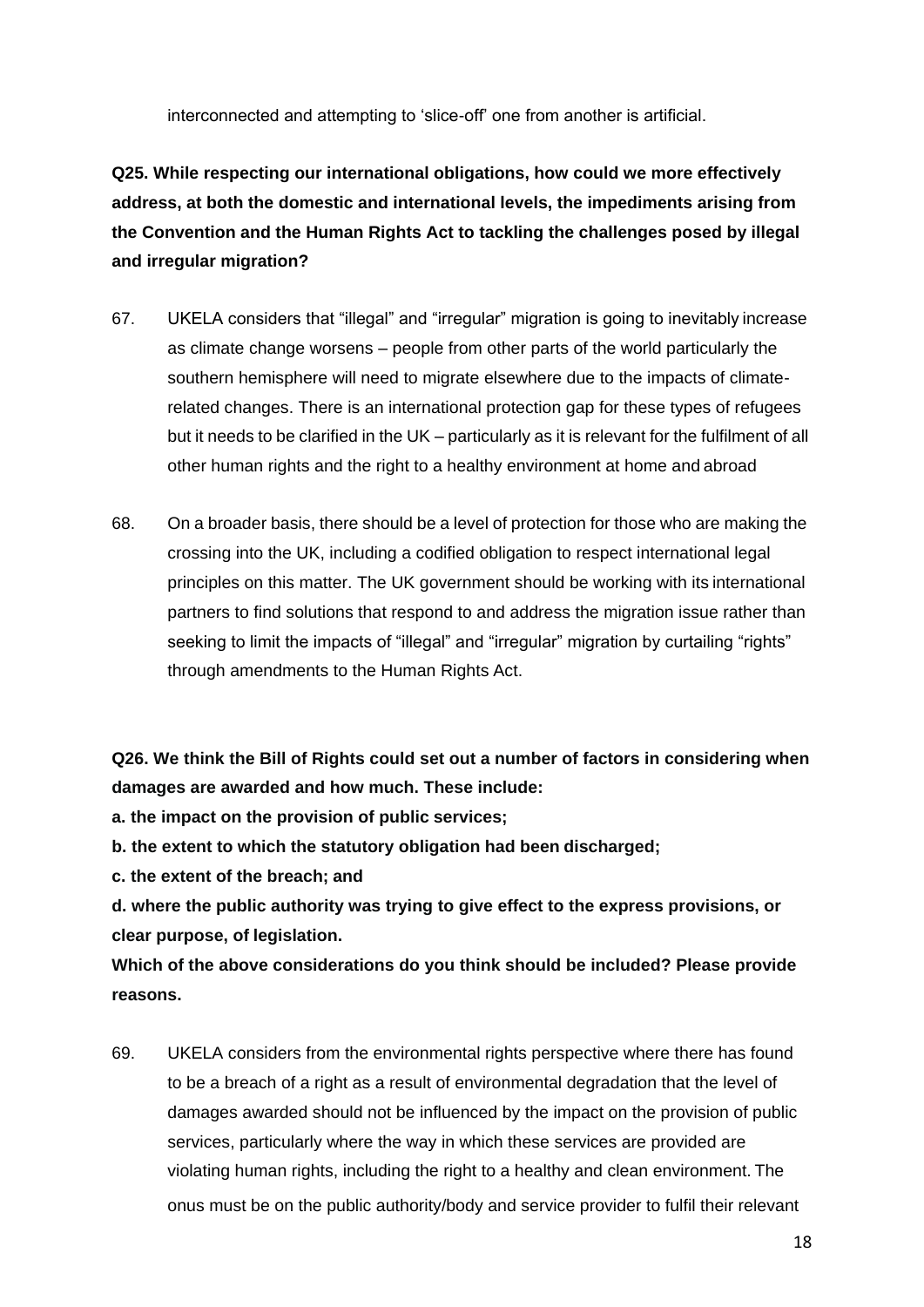obligations and ensure that services provided are not detrimentally impacting upon the environment and human rights.

70. The courts already have the discretion to take into account the factors that are set out above. In addition the UK government has not provided any evidence to support a requirement that these factors should be taken into account by the court when considering the level of damages to be awarded. In fact it appears to be the opposite in that generally a court does not automatically order financial compensation even if it decides that human rights have been breached. It depends on whether the court considers that the loss suffered should be compensated for. The value of compensation in human rights cases is usually relatively low.

**Q27. We believe that the Bill of Rights should include some mention of responsibilities and/or the conduct of claimants, and that the remedies system could be used in this respect. Which of the following options could best achieve this? Please provide reasons.**

**Option 1: Provide that damages may be reduced or removed on account of the applicant's conduct specifically confined to the circumstances of the claim; or**

**Option 2: Provide that damages may be reduced in part or in full on account of the applicant's wider conduct, and whether there should be any limits, temporal or otherwise, as to the conduct to be considered.**

71. UKELA considers that some acknowledgement of environmental responsibilities can be incorporated here in very limited circumstances. Specifically there must be recognition of the need to equitably balance right to property/peaceful ownership of possessions and liberty. R (on the application of Mott) v Environment Agency is a good example of how disproportionately this is currently balanced against the environment. Here Mr Mott was awarded compensation for the Environment Agency's conditions on his licence which significantly limited his annual fishing catch to conserve the threatened salmon stock in the Special Areas of Conservation of the Rivers Wye and Usk and the Special Protection Area of the Severn Estuary. Accordingly, damages and compensation should not be paid out to those who knowingly or recklessly harm the environment, or to those who are subject to environmental licensing or other requirements that are imposed to protect the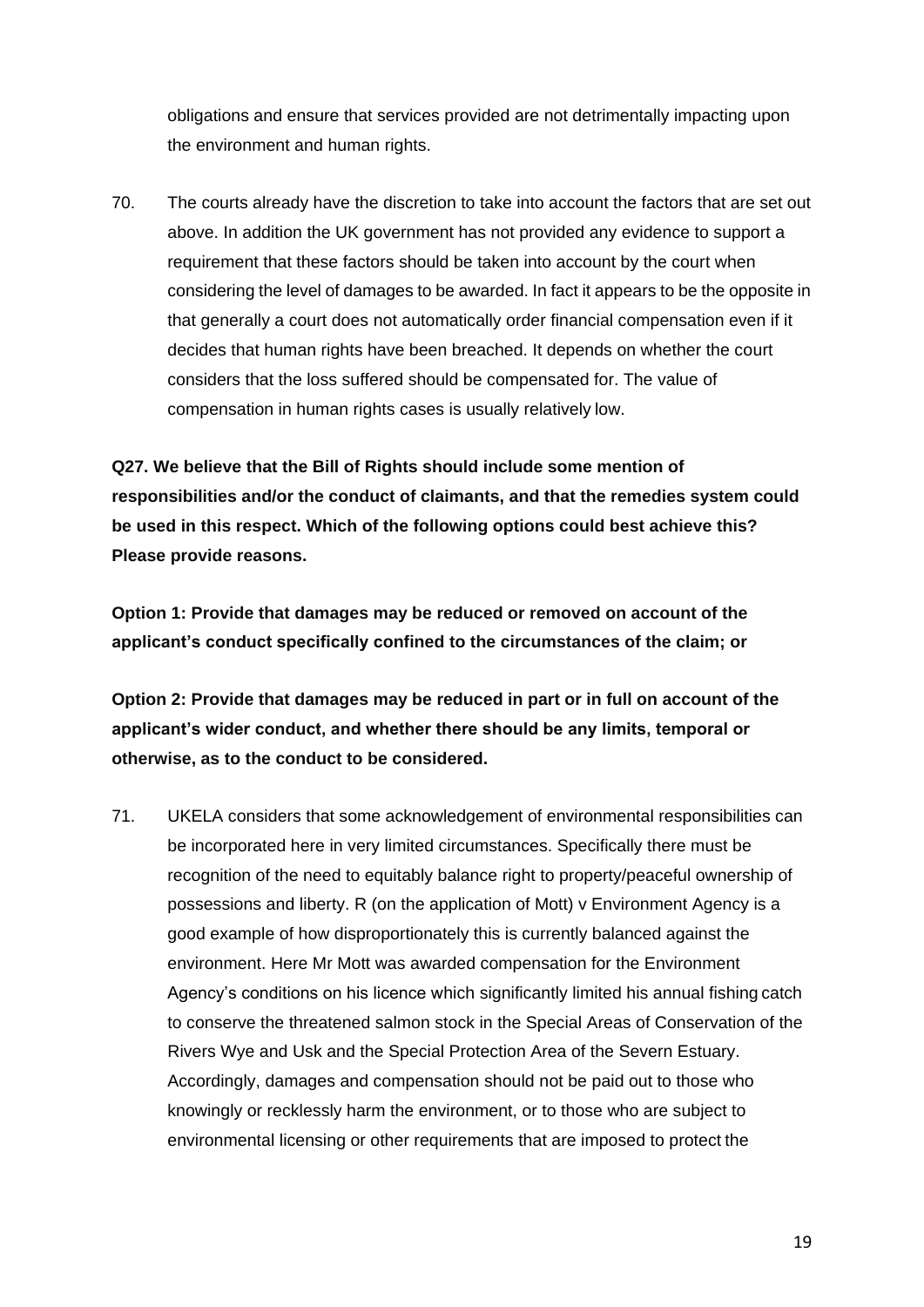environment from further harm and degradation.

72. However UKELA submits that in all other human rights cases that do not engage these limited circumstances, the conduct of a claimant should not be introduced with the purpose of reducing or removing an award of damages.

# **Q28. We would welcome comments on the options, above, for responding to adverse Strasbourg judgments, in light of the illustrative draft clause at paragraph 11 of Appendix 2.**

- 73. UKELA considers that there have been relatively few adverse Strasbourg judgements against the UK since the assent of the Human Rights Act 1998. It is noted in the Consultation document that the government of the State Party concerned is ultimately responsible for answering to the Council of Europe on the implementation of a Strasbourg judgement. UKELA considers that Parliamentary sovereignty remains supreme constitutional principle under the current state of affairs in respect of the Human Rights Act. As such the proposed legislative provision affirming Parliamentary sovereignty is considered redundant.
- 74. However UKELA notes that implementing a formal requirement for the government to lay notice of adverse judgments before Parliament for the purposes of enabling general Parliamentary consideration. This provision is welcomed as it may therefore mandate adherence to democratic processes including that of environmental democracy.
- 75. UKELA questions why the UK government is proposing a legal mechanism to 'test the temperature of Parliament' in addressing an adverse ruling, which it appears to skew established democratic and constitutional principles.
- 76. UKELA submits that a provision should be incorporated to mandate a Parliamentary vote on the adverse judgment regardless of the "temperature" of Parliament to ensure respect for democracy and Parliamentary sovereignty (as opposed to rule by government superseding Parliamentary supremacy.)
- 77. The legislative provision affirming Parliamentary sovereignty seems redundant given this reflects the current affairs under the Human Rights Act 1998. In addition to the above points, a formal requirement to lay the judgement before Parliament may be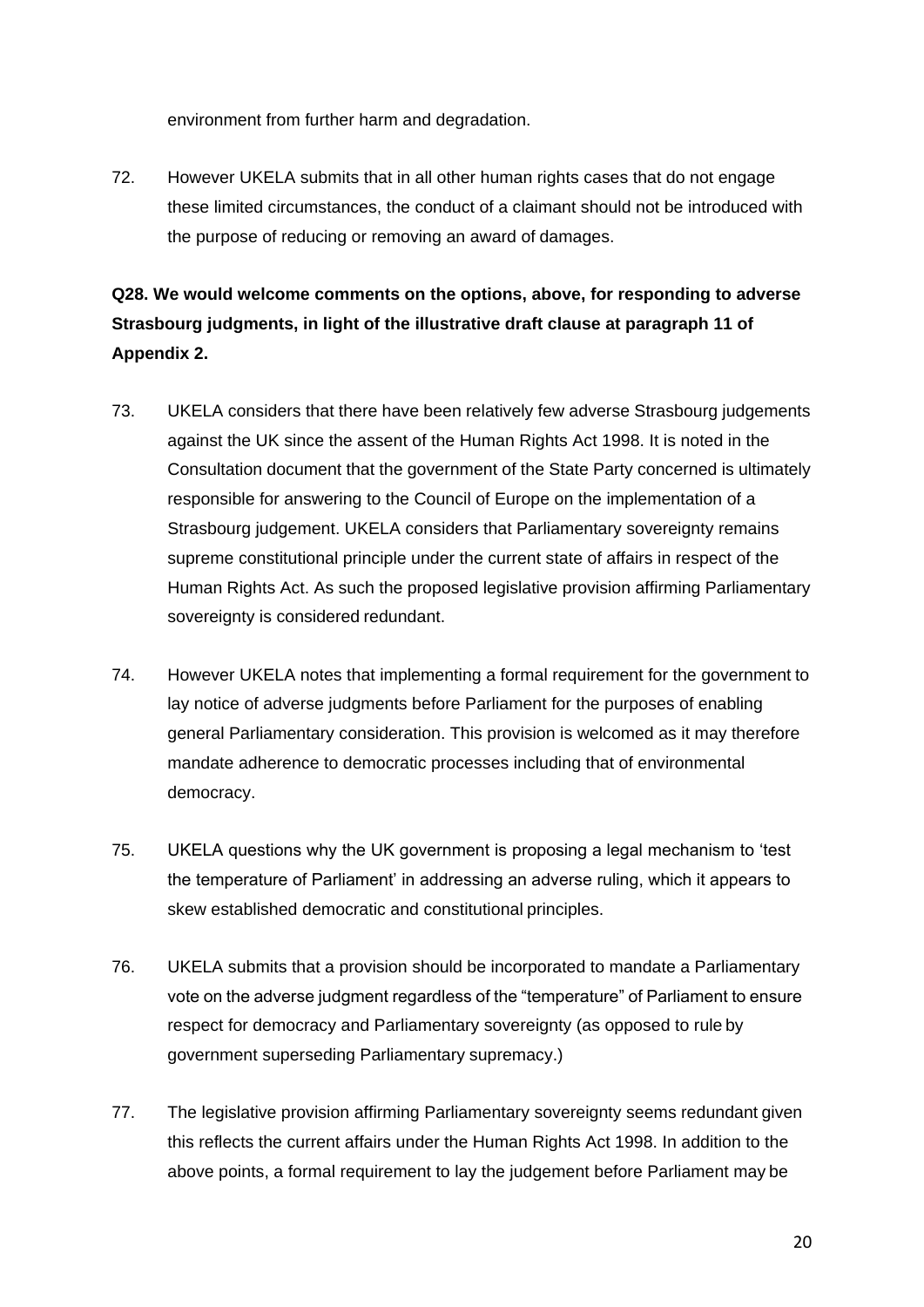ideal for ensuring environmental democracy.

**Q29 We would like your views and any evidence or data you might hold on any potential impacts that could arise as a result of the proposed Bill of Rights. In particular:**

**a. What do you consider to be the likely costs and benefits of the proposed Bill of Rights? Please give reasons and supply evidence as appropriate.**

**b. What do you consider to be the equalities impacts on individuals with particular protected characteristics of each of the proposed options for reform? Please give reasons and supply evidence as appropriate.**

**c. How might any negative impacts be mitigated?**

**Please give reasons and supply evidence as appropriate.**

- 78. (Q29a). UKELA submits that the right to a clean and healthy environment must be included in a proposed Bill of Rights, so the UK fulfils its domestic and international obligations. The costs of not doing so will be reflected in the amount of "frivolous" litigation that will come to the courts as the environmental and climate change impacts are felt by British society. The benefits of incorporating such a right is that it will improve ecological outcomes in the UK, solidify environmental democracy (given that the majority of the UK is concerned about climate change – ONS October 2021: 75% of the public said they were worried about the impact of climate change), uphold the rule of law, and ensure the attainment of environmental justice. These benefits have been long substantiated through empirical legal studies. For example, current Special Rapporteur on Human Rights and the Environment, David R. Boyd's expansive study, *The Environmental Rights Revolution* (2012) and studies led by Chris Jeffords et al. (2016, 2017) evidence that the constitutionalisation of substantive environmental rights positively correlate to improved ecological and human rights performance and outcomes, with a 7.25 increase in a country's overall Environmental Performance Index score and a reduction in ecological footprints and emissions. Consequently, the main benefit of recognising the right to a clean and healthy environment in the Bill of Rights is that it will bolster the UK Government's *25 Year Environment Plan*, and contribute to its ambitions of being "world leading" in environmental and climate action.
- 79. Incorporating such a right will also bring the UK into constructive international alignment with the majority of the world, as 'more than 155 States have recognized some form of a right to a healthy environment in, inter alia, international agreements or their national constitutions, legislation or policies' (UN HR Council Resolution 48/13). It is highly unusual that substantive environmental rights and responsibilities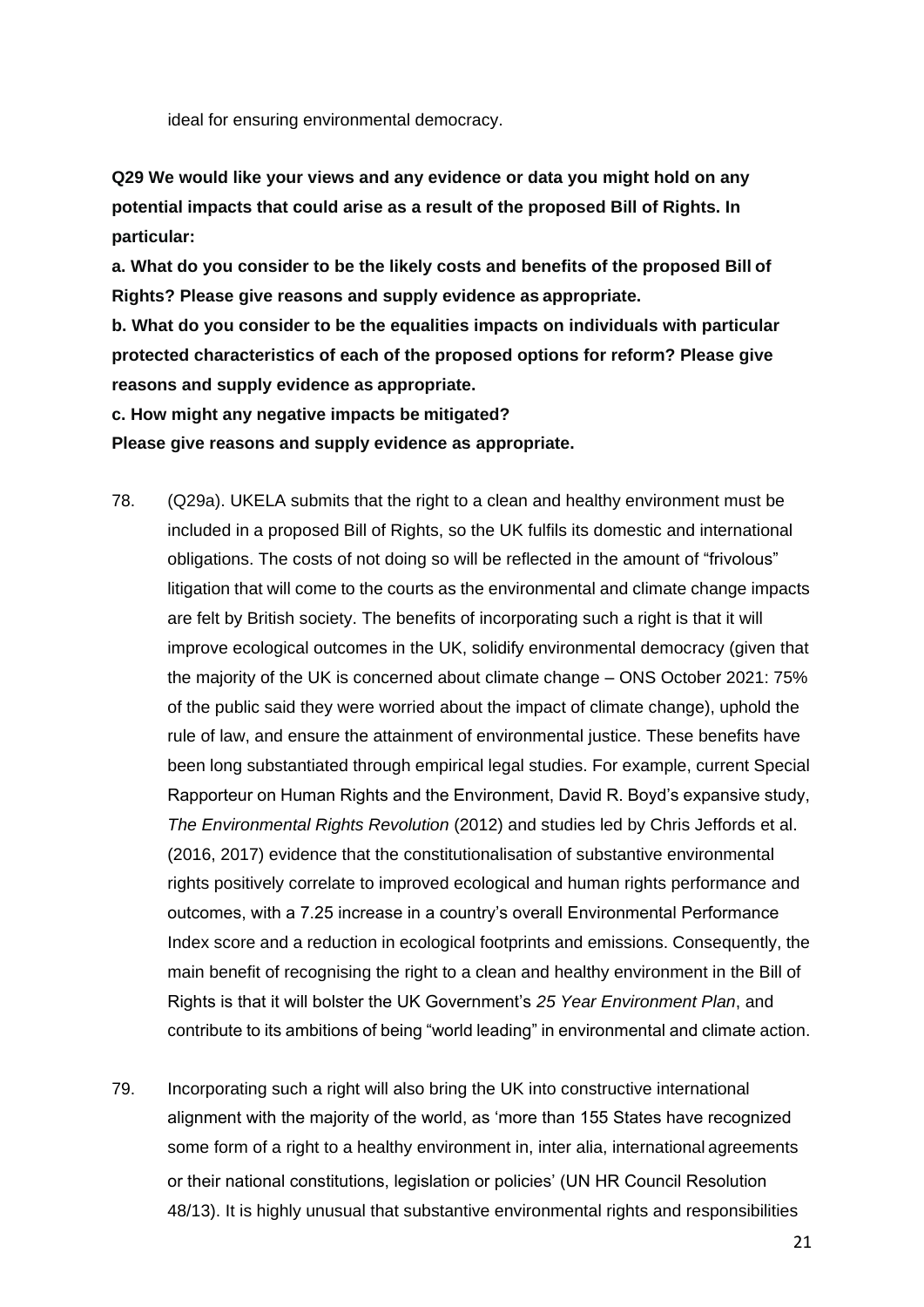(and in particular, the right to a healthy environment) find no expression though the UK's national legislation or incorporated international convention. As such, the benefits stemming from the UK's increased international cooperation, and mutual respect, in respect of securing the right to a healthy environment cannot be understated.

- 80. (Q29b) UKELA submits that individuals who are in minority groups will be disproportionately impacted by environmental harm, yet these groups have a higher risk of being unable to access appropriate support and funding to access the courts and remediate their human rights violations and specifically, complex environmental rights violations in absence of an autonomous right to a clean and healthy environment. The reality is this difficulty is compounded by the decline in legal aid and judicial review pathways.
- 81. It is imperative for ensuring equality and non-discrimination that a right to a healthy environment is recognised and codified in the Bill of Rights as it may encompass measures that combat the sources of socio-economic and environmental inequalities within the UK. Environmental harm adversely and disproportionality impacts those with vulnerabilities. Framework Principle 14 of the 2018 Report of the Special Rapporteur on Human Rights and the Environment (A/HRC/37/59) calls for States to take additional measures to protect the rights of those who are most vulnerable to, or at particular risk from, environmental harm, including 'women, children, persons living in poverty, members of indigenous peoples and traditional communities, older persons, persons with disabilities, ethnic, racial or other minorities and displaced persons'. As States must ensure their legal and institutional frameworks protect these vulnerable groups from environmental harm, it is necessary, now more than ever, for the right to a healthy environment to be incorporated into the UK's legal framework.
- 82. (Q29c) UKELA submits that negative human rights impacts (and associated economic impacts) of environmental degradation and climate change can be mitigated through a harmonised environmental law and human rights approach - through the recognition of a right to a healthy and clean environment. The reasoning for this follows from the answers outlined in A and B. Codifying a right to a healthy environment in the Bill of Rights will ensure a better and more cost-effective balance between existing individual rights, economic growth and the equitable fulfilment of environmental standards.